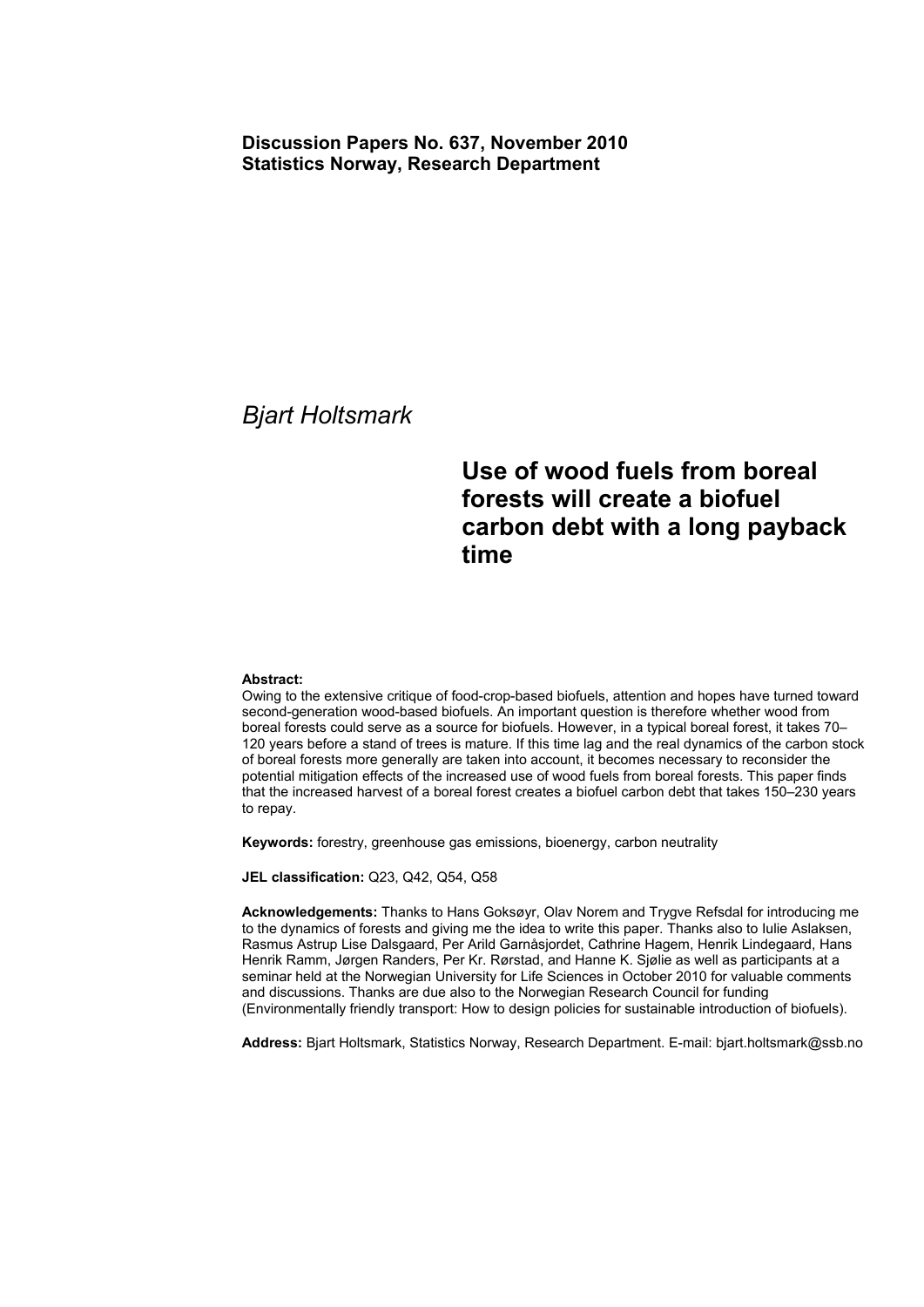**Discussion Papers** comprise research papers intended for international journals or books. A preprint of a Discussion Paper may be longer and more elaborate than a standard journal article, as it may include intermediate calculations and background material etc.

© Statistics Norway Abstracts with downloadable Discussion Papers in PDF are available on: http://www.ssb.no http://ideas.repec.org/s/ssb/dispap.html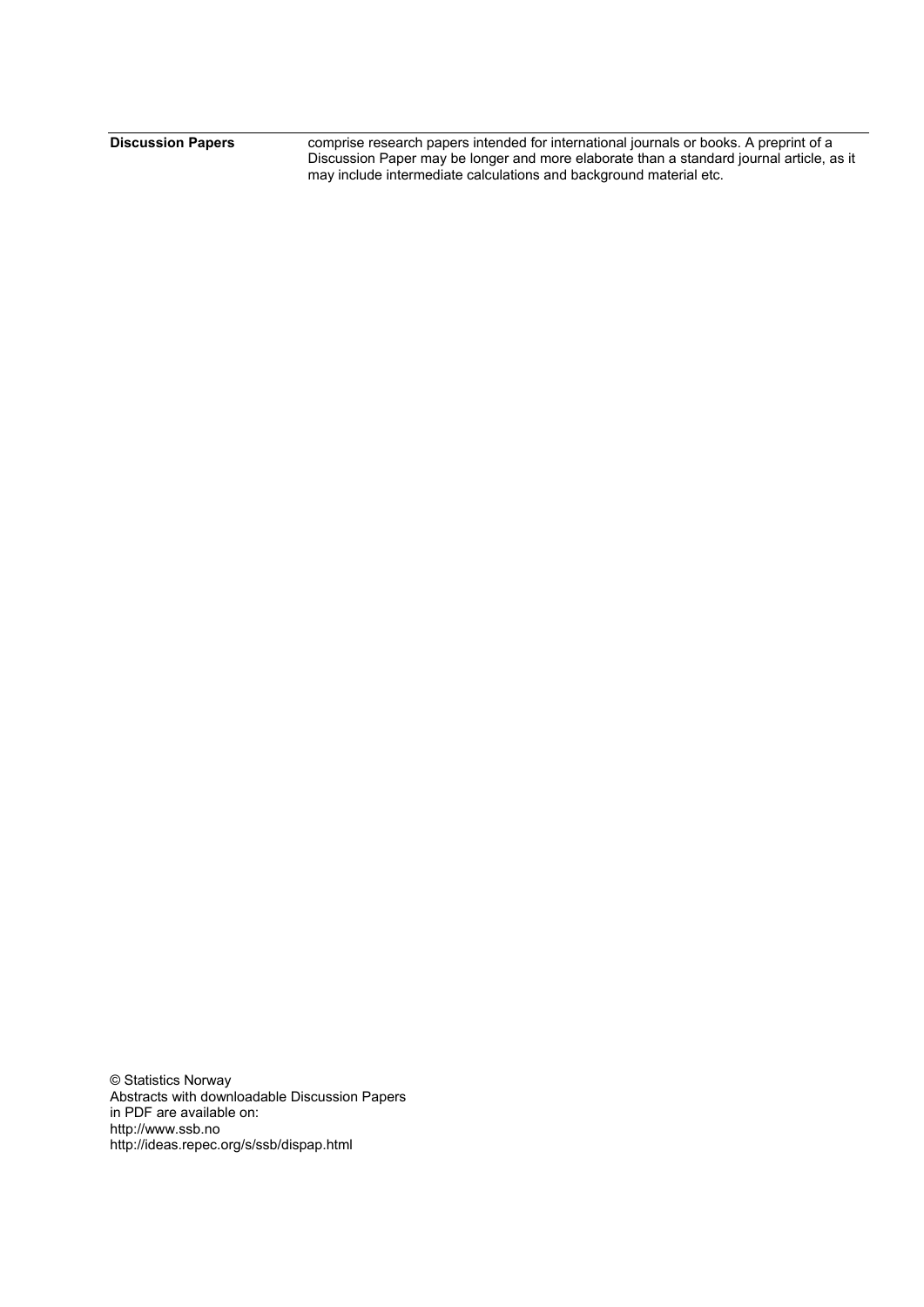## **1. Introduction**

Carbon neutrality of bioenergy combustion is incorporated into most countries' climate policies. No country imposes taxes on  $CO<sub>2</sub>$  emissions from the combustion of bioenergy. Moreover, the European Union emissions trading scheme incorporates the assumption that bioenergy is a carbon-neutral fuel; firms included in this market are not supposed to acquire and surrender allowances for emissions from the combustion of bioenergy.

The reasoning behind the carbon neutrality assumption is that the harvest of one crop is replaced by the growth of a new crop, which reabsorbs the quantity of carbon that was released by burning the first crop. This is a reasonable argument in the case of food-crop-based biofuels, as new crops replace those that are harvested usually within one year. However, the carbon neutrality of food-crop-based biofuels has recently been questioned. Fargione et al. (2008) found that converting native habitats to cropland releases CO<sub>2</sub> from both existing vegetation and carbon stored in soils. Fargione et al. (2008) therefore concluded that production of food-crop-based biofuels may create a biofuel carbon debt by releasing  $CO<sub>2</sub>$  at a level that is many times more than the level of annual greenhouse gas reductions that these biofuels would provide by displacing fossil fuels.

Searchinger et al. (2008) analyzed the global effects of using grain or existing cropland for biofuel production. They argued that most previous analyses failed to take account of the carbon emissions that occur as farmers worldwide respond to higher crop prices and convert forest and grassland to new cropland to replace the grain or cropland diverted to biofuels (see also Gibbs et al. (2010), Gurgel et al. (2007), Lapola et al. (2010), and Melillo et al. (2009).

More generally, Wise et al. (2009) and Searchinger et al. (2009) underlined that the current practice of accounting  $CO<sub>2</sub>$  emissions from combustion of bioenergy as zero means there are strong incentives to clear land, thus releasing large amounts of greenhouse gases.

The criticism of food-crop-based biofuels has not been directed toward wood-based biofuels to the same degree.<sup>1</sup> The world's forests represent potentially large sources of bioenergy. However, because increasing the harvest in tropical forests is not an option for a number of well-known reasons, attention has been drawn toward boreal forests as a potential source for an increased supply of biofuels.

1

<sup>1</sup> Goksøyr (2007) represents an important exception.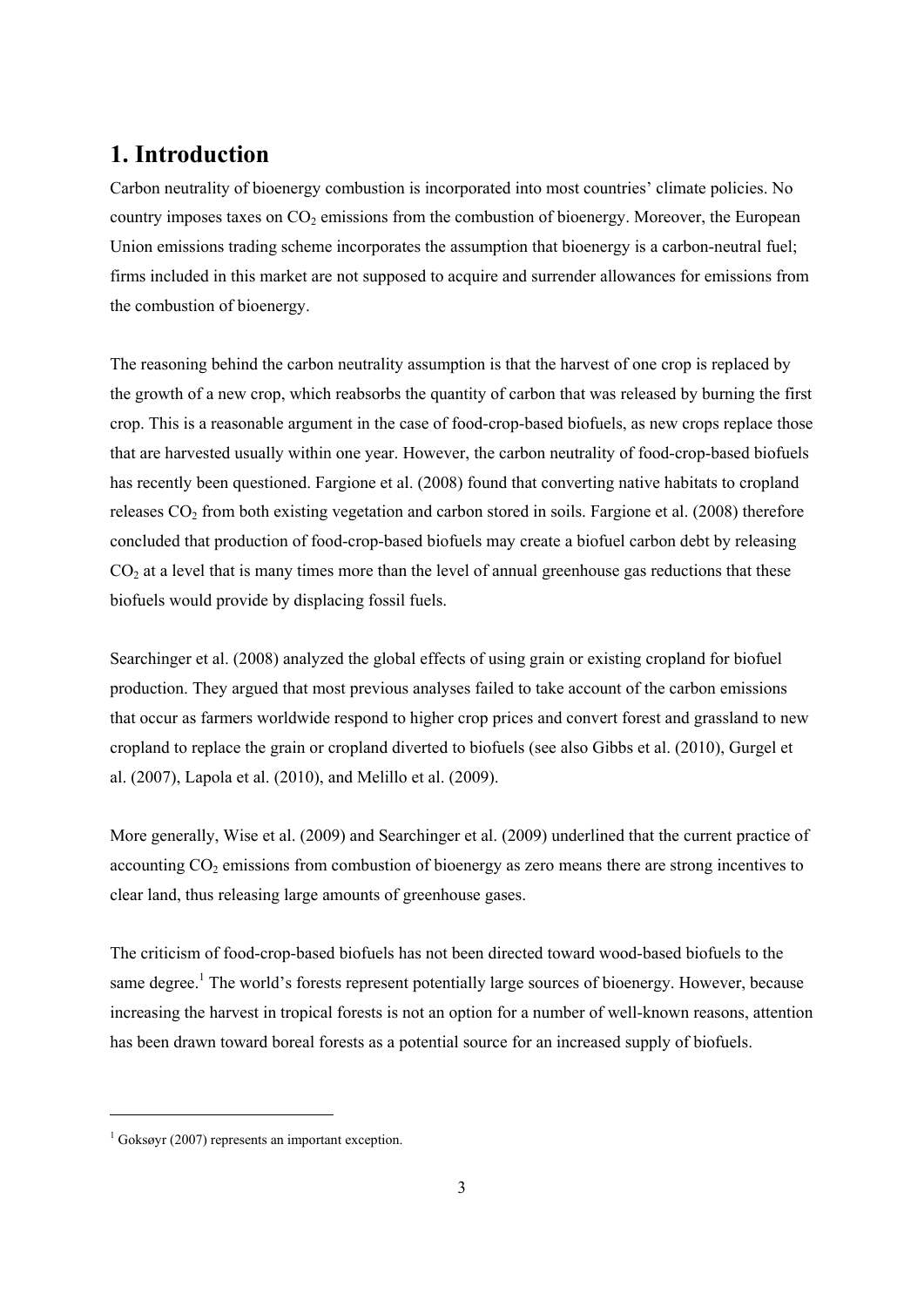Especially, the possibility of producing liquid biofuels from wood (second-generation biofuels) is considered a promising alternative to using food crops.

This paper therefore analyzes the mitigation effects of wood fuels from boreal forests. It would be reasonable to argue that wood fuels are carbon neutral if new trees grew so fast that they replaced those that are felled a year later or at least after only a few years. However, this is not the case in a boreal forest. Even after 10 or 20 years, new trees are still only saplings. In typical boreal-forested areas, it takes usually 70–120 years before a stand of trees is mature. This long growth period is in itself an argument for reconsidering the assumption that using timber as fuel is climate neutral. As discussed in the next section, there are other arguments for this conclusion, especially that a permanently higher level of harvest entails a permanently lower stock of carbon stored in the forest.

In this paper, I use numerical examples to illustrate the consequences of replacing the simple assumption that wood is carbon neutral with assumptions that are more realistic about the dynamics of a boreal forest. These numerical examples indicate that increasing the harvest in a boreal forest to replace fossil fuels, including coal, with wood as an energy source may increase  $CO<sub>2</sub>$  emissions throughout the 21st century, resulting in a carbon debt with a payback time of 150–230 years. In the case where wood is used as the basis for the production of second-generation liquid biofuels, there is an especially large carbon debt and long payback time.

The numerical examples in this paper are based on the properties of a Norwegian forest. However, the conclusions are relevant to boreal forests more generally. They are not as relevant to forests in warmer climates, which have considerably faster regrowth.

It should also be mentioned that this paper analyzes the consequences of harvesting timber for the sole purpose of increasing the supply of bioenergy. Using by-products from the forest industry as bioenergy is a different and less controversial matter not discussed in this paper.

The next section presents the assumptions and describes the stylized forest model. Section 3 considers the relationship between the harvested volume and the forest's carbon stock in long-term steady states. Section 4 describes the consequences in both the short and long terms of increasing the annual harvested volume. Section 5 studies the net effects on  $CO<sub>2</sub>$  emissions when the increased harvest considered in section 4 is used as bioenergy and replaces fossil fuels. The conclusions are summarized in section 6. The appendix (1) clarifies the importance of considering not only a single-harvest event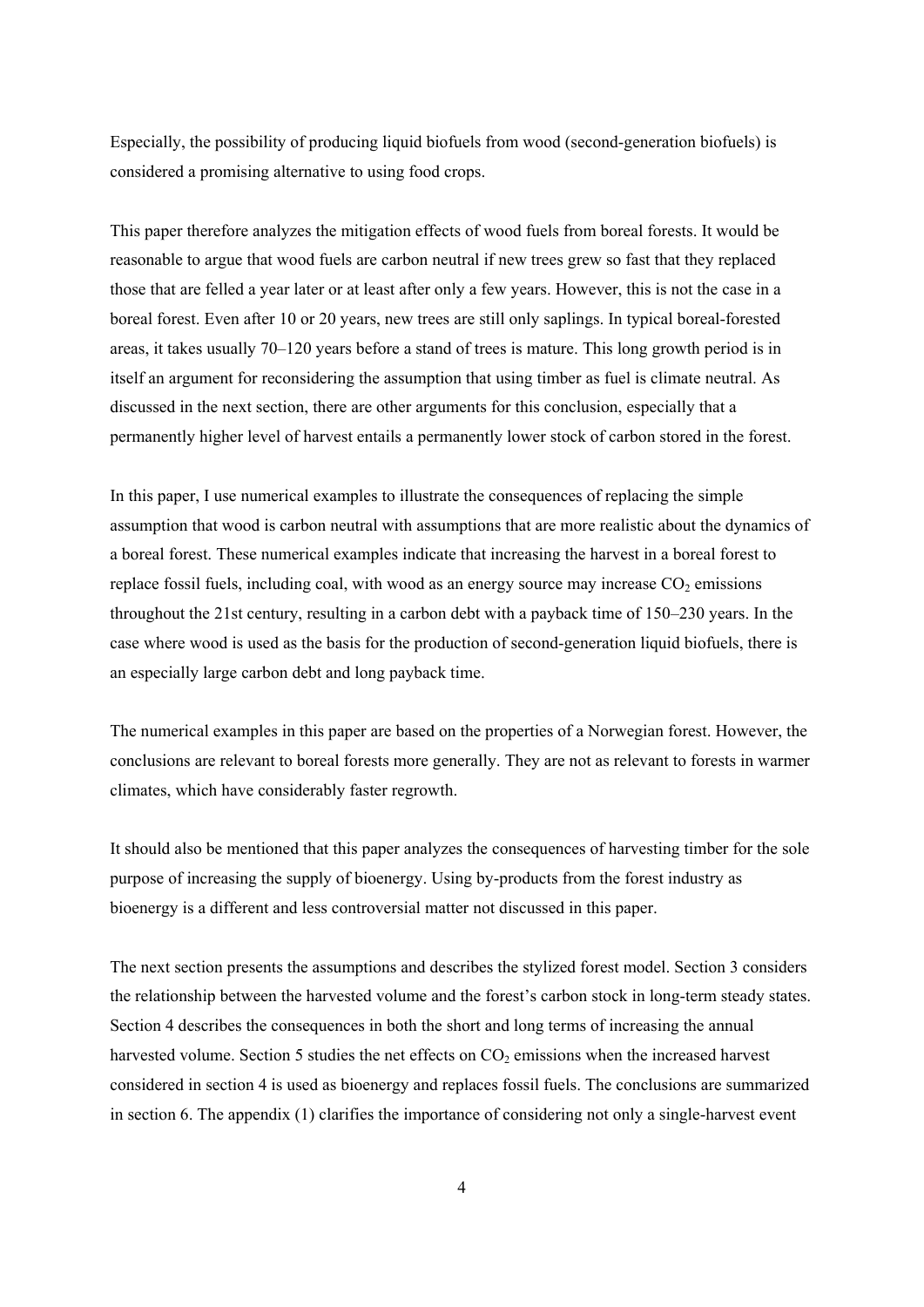in the case that a permanently higher harvest level is to be analyzed, and (2) considers two scenarios where greater harvest is achieved through expansion of the harvested area, not reducing the rotation length as considered in sections 4 and 5. Finally, the appendix provides a complete model description with all parameter values.

## **2. A stylized boreal forest**

The typical life cycle of a Norwegian spruce tree includes a growth phase that lasts about 100 years and then a phase in which the mass remains relatively stable for a further 100 years. The tree then dies, but remains standing for about 30 years before falling to the ground and gradually decaying over the course of the following 100 years.

This long life cycle suggests that it is a mistake to ignore CO<sub>2</sub> emissions generated by wood combustion. However, as should be made clear in the subsequent sections, a forest is a complex system, and forest dynamics cannot be understood by studying individual trees or a single harvest and subsequent regeneration of the felled trees. I have therefore described and analyzed a dynamic stylized forest. The stylized forest considered consists of 75,000 parcels with the same properties, each covering one square kilometer  $(km^2)$ . More details of the standard parcels are given below, and the simulation results are presented in the two subsequent sections.

The stylized forest's productivity is fairly normal for a boreal forest. The accumulation of dead and living wood in each parcel of forest after felling and replanting is shown in Figure  $1<sup>2</sup>$  Natural losses are low until the trees are 80–90 years old, increase sharply until they are 150 years old, and then gradually stabilize. Note that the periodization (time unit) in the model is 5 years.

Changes in the stock of wood after 130 years are uncertain. A number of articles assume that older boreal forests are insignificant carbon sinks (Carey et al. 2001, Luyssaert et al. (2008), Pregitzer et al. 2004, Seely et al. 2002), but do not claim that the carbon stocks of older forests are declining very significantly. Owing to the uncertainty with regard to the carbon stock of old forest, I have nevertheless, as a conservative estimate, assumed that the stock of wood, and thus the carbon stored in the biomass, declines substantially as a parcel ages (see Figure 1). Less conservative assumptions at this point would have strengthened my conclusions.

1

<sup>&</sup>lt;sup>2</sup> See formulas and parameter values in the Appendix.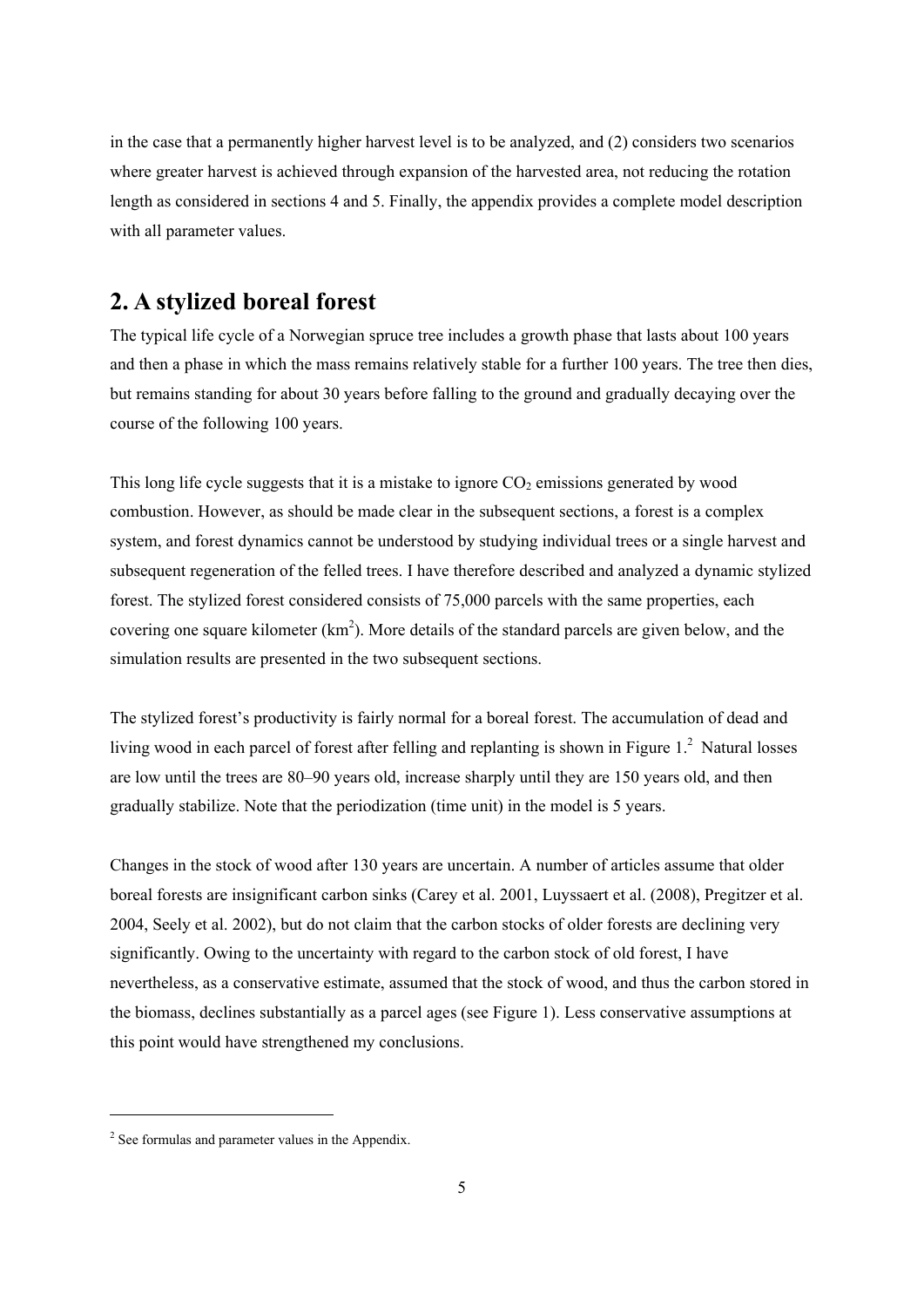**Figure 1. A single parcel. The development of the volumes of tree trunks, other living wood, felling waste and natural deadwood after clearcutting and replanting. Stand age at time of last felling was 90 years** 



An important point is the role of soil as a carbon sink. In a boreal forest, in contrast to a tropical rain forest, a large share of the carbon is stored in the soil. According to Kjønaas et al. (2000), more than 80 percent of the carbon in Norwegian forests is stored in the soil. An important question is therefore whether harvest is likely to trigger the release of carbon from the soil. As underlined by Fontaine et al. (2000), Friedland and Gillingham (2010), Astrup et al. (2010) and Nilsen et al. (2008), the accumulation and possible release of carbon from the soil are complicated processes that are not easily modeled. I have therefore chosen to ignore the possibility that harvesting may reduce the capacity of the soil as a carbon sink, although Nakane and Lee (1995) and Nilsen et al. (2008) suggest that clearcutting might trigger the release of carbon from the soil, especially if tops and branches are harvested in addition to the trunks. Hence, again my conclusions would have been strengthened if I had relied on less conservative assumptions.

Following Liski et al. (2005), I assumed that deadwood decomposes at the rate shown in Figure 2. Natural dead biomass decomposes rather more slowly than waste from felling because natural deadwood also contains tree trunks, which break down considerably more slowly than branches, tops and roots. In the reference case, 75 percent of all harvest residues and 70 percent of natural deadwood decomposed in 50 years. In the appendix, I present a number of sensitivity simulations with regard to these assumptions. These simulations show that different assumptions at this point do not change the results significantly.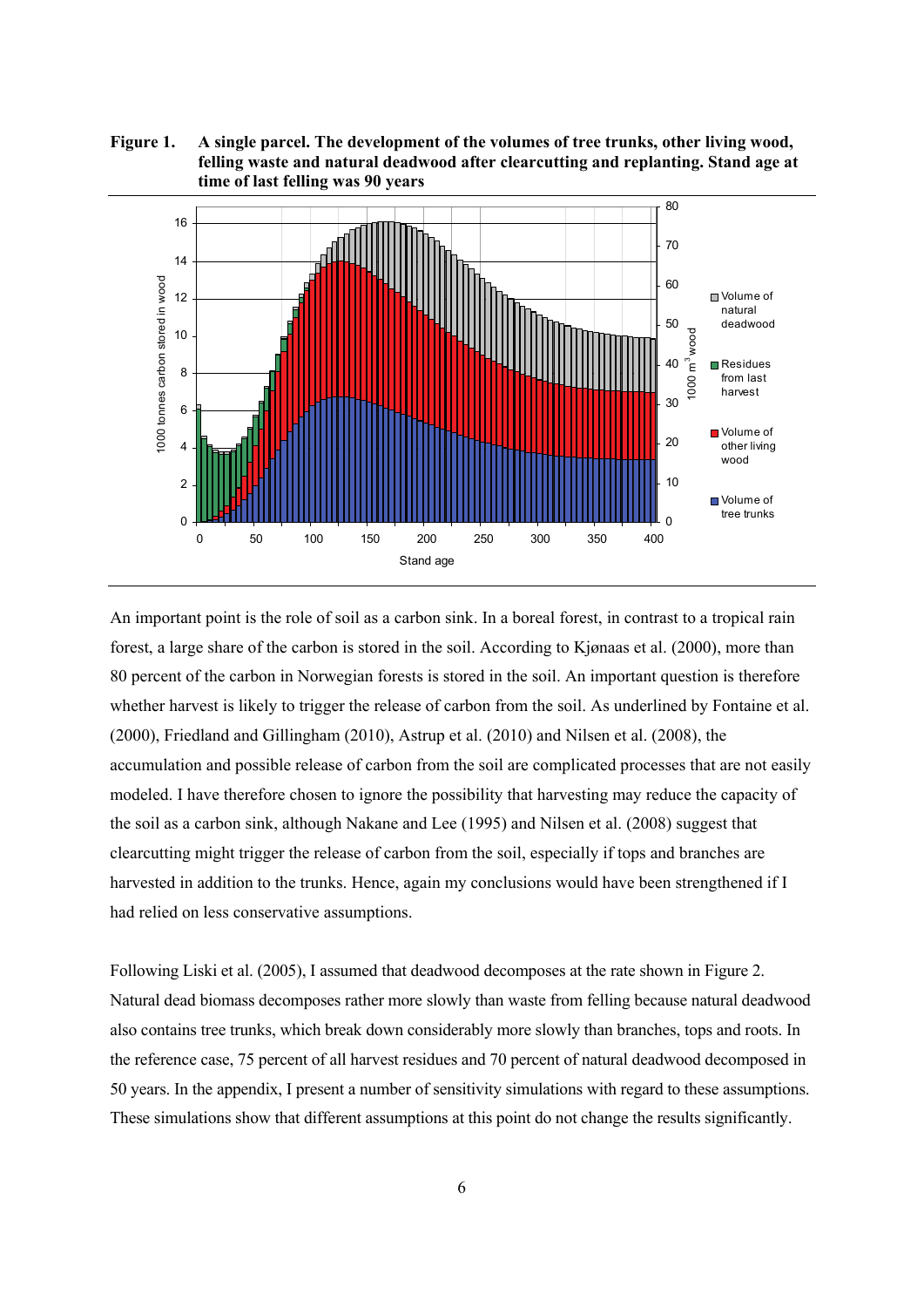**Figure 2. Remaining share of wood after natural death or clearcutting. The symbols show the proportion of the wood that has not decomposed at the given time** 



# **3. Results: relationship between the length of the rotation cycle and the carbon stock in different steady states**

Figure 3 provides important information for a discussion on carbon neutrality. It shows the volume of timber felled annually (curve) and the entire forest's stock of carbon in dead and living wood (columns) for rotation cycles of different lengths (horizontal axis).<sup>3</sup>

It should be noted that Figure 3 considers the entire forest area of  $75,000 \text{ km}^2$  and shows the forest in different *steady states*, in the sense that the length of the rotation cycle is constant and has been constant for so long that both the harvest and standing volume are also constant over time.

Figure 3 confirms that the maximum harvest (*volume felled*) is obtained with a rotation cycle of 90 years. The *carbon stock*, on the other hand, reaches a maximum when the rotation cycle is about 250 years (see also Table 1).

1

<sup>&</sup>lt;sup>3</sup> The carbon content of a cubic meter of biomass depends on the wood's density. I assume throughout a density of 423  $kg/m<sup>3</sup>$ , and that half of the mass is carbon. This gives 0.211 tonnes carbon per m<sup>3</sup>, or 0.774 tonnes CO<sub>2</sub> per m<sup>3</sup> wood used as fuel. For further details, see the appendix.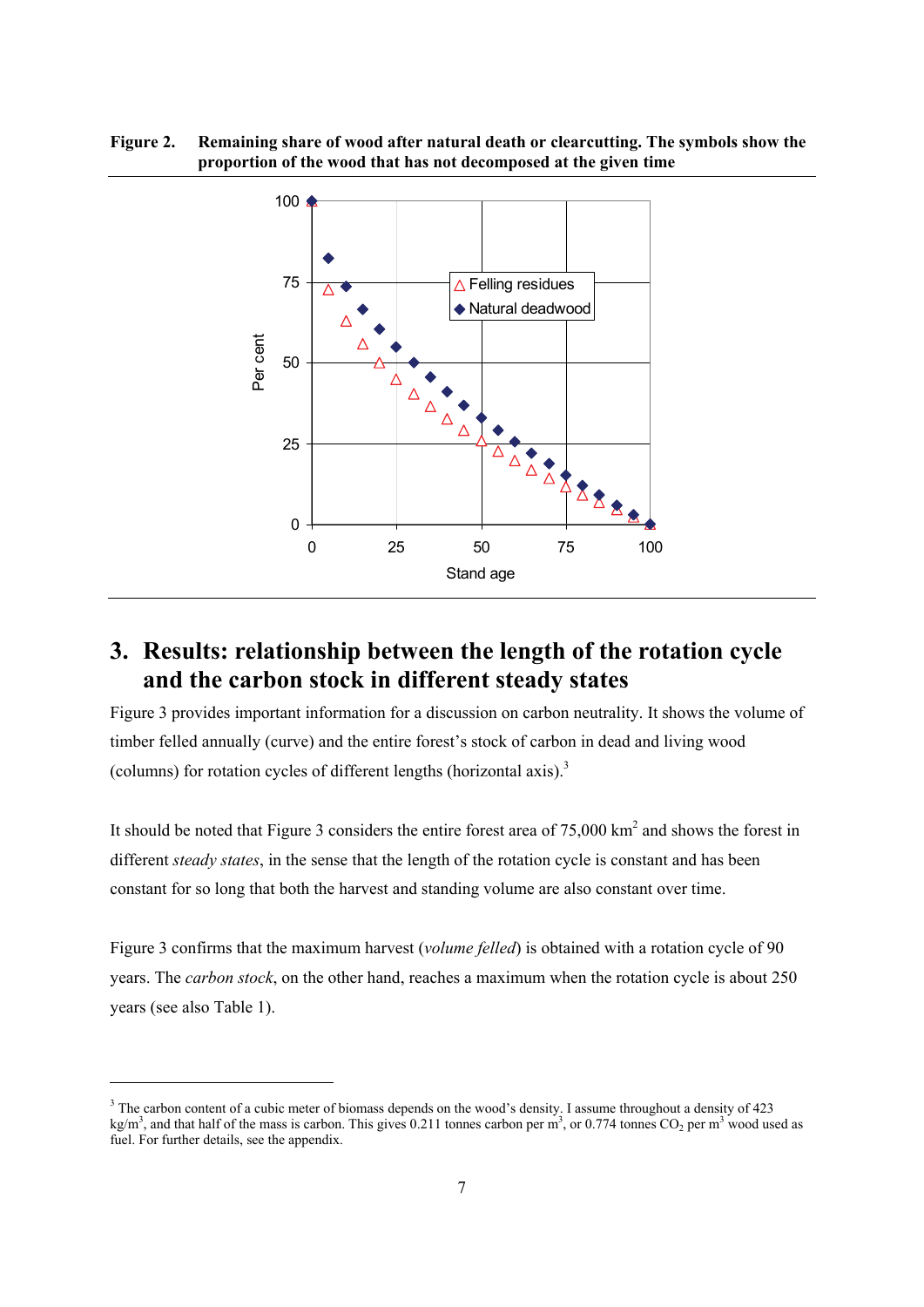The stock of carbon is almost twice as large with a 250-year rotation cycle as with a 90-year rotation cycle. This may seem difficult to reconcile with Figure 1, which shows that the stock of carbon in a single parcel of forest reaches a maximum 150 years after clearcutting and replanting. The explanation is that as the length of the rotation cycle increases from 150 to 250 years, there are fewer and fewer parcels that have recently been clearcut. In other words, if the rotation cycle is long, a large share of the parcels of land will at any point in time carry a large stock of wood. If the rotation cycle is short, on the other hand, a large proportion of the forest will at any point in time be relatively recently felled, and its stock of wood will be correspondingly small.

Figure 3 indicates that it is misleading to claim that wood provides carbon-neutral bioenergy, even in the long term. It shows that if the harvest is permanently large, which requires short rotation cycles, the carbon pool of the forest will be permanently small. In contrast, if the annual harvest is small, with correspondingly long rotation cycles, the carbon pool will be permanently large. With a 90-year rotation cycle, for example, an area of 833  $km^2$  can be felled each year, giving an annual harvest of 22.3 million cubic meters  $(Mm<sup>3</sup>)$  timber and 471 million tonnes carbon (MtC) stored in dead and living wood. With a 250-year rotation cycle,  $300 \text{ km}^2$  can be felled annually and the annual harvest is only 6.1  $\text{Mm}^3$ ; the carbon stored in dead and living wood, on the other hand, rises to 900 MtC (see Table 1).

|                                        | Length of | Annual   | Area      | Carbon stored in |
|----------------------------------------|-----------|----------|-----------|------------------|
|                                        | the       | harvest  | harvested | dead and living  |
|                                        | rotation  | $(Mm^3)$ | annually  | biomass (MtC)    |
|                                        | cycle     |          | $(km^2)$  |                  |
|                                        | (vears)   |          |           |                  |
| Steady state with maximum harvest      | 90        | 22.3     | 833       | 471              |
| Steady state with maximum carbon stock | 250       | 6.1      | 300       | 900              |

**Table 1. Two different steady states** 

In other words, increasing the harvest to a higher level on a permanent basis does not merely result in a *temporary* drop in the forest's carbon stock that will in the long term be entirely counterbalanced by CO2 uptake by the forest. On the contrary, a *permanent* increase in the harvest results in a *permanently* lower forest carbon stock. Phrased differently, with a higher annual harvest level, the rotation cycle must be shortened. A shorter rotation cycle results in little carbon stock. Hence, increasing the harvest level is not a carbon-neutral change, either in the short term or in the long term.

This also shows that the question of carbon neutrality cannot be resolved by studying the effect of a single harvest in a single year with subsequent planting. Such a single-event perspective is an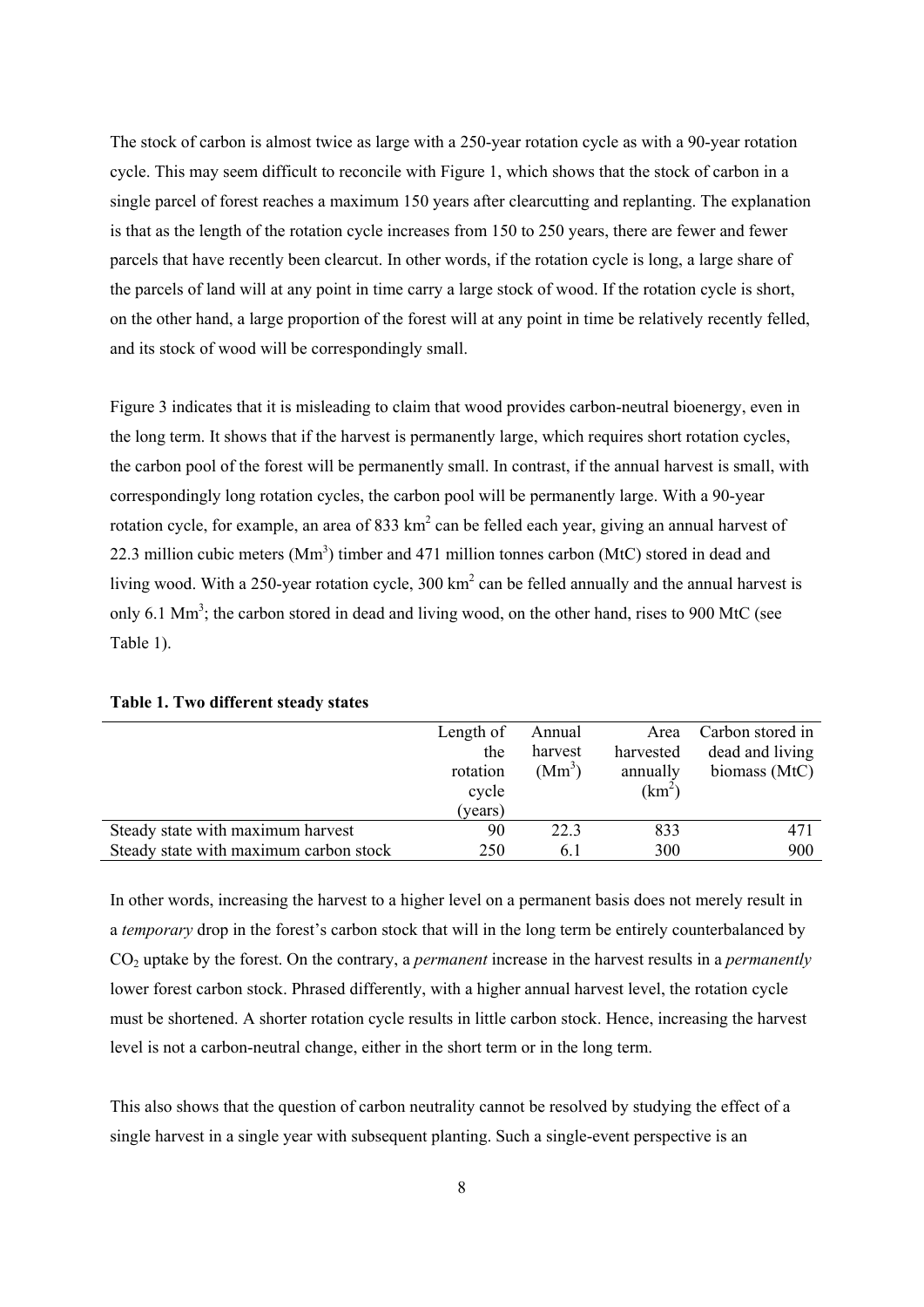oversimplification that does not incorporate the important long-term dynamic effects on the forest's carbon stock (see Appendix A1 for further discussion).

At this point, the report on biomass sustainability presented by the Manomet Center for Conservation Sciences (2010) should be mentioned. This report considers only a single-harvest event rather than conducting "...a more complicated series of repeated harvest entries." (ibid. p. 85). The Manomet report is important along different lines as it contains new information and provides an interesting perspective on the carbon neutrality of wood energy. However, the report's relative optimistic conclusions with regard to the time lag between harvest, the released volume of carbon dioxide and the payback time of a carbon debt reflects the report's single-harvest approach and therefore does not take into account important features of the long-term effect of a higher level of harvest on the forest's carbon stock. As shown in Appendix A1, the payback time is approximately doubled if a series of subsequent harvest events are considered instead of a single-harvest event.

**Figure 3. The entire stylized forest. Annual volume of timber felled (black curve) and quantity of carbon stored in dead and living wood (columns) in different steady states for rotation cycles of different lengths** 

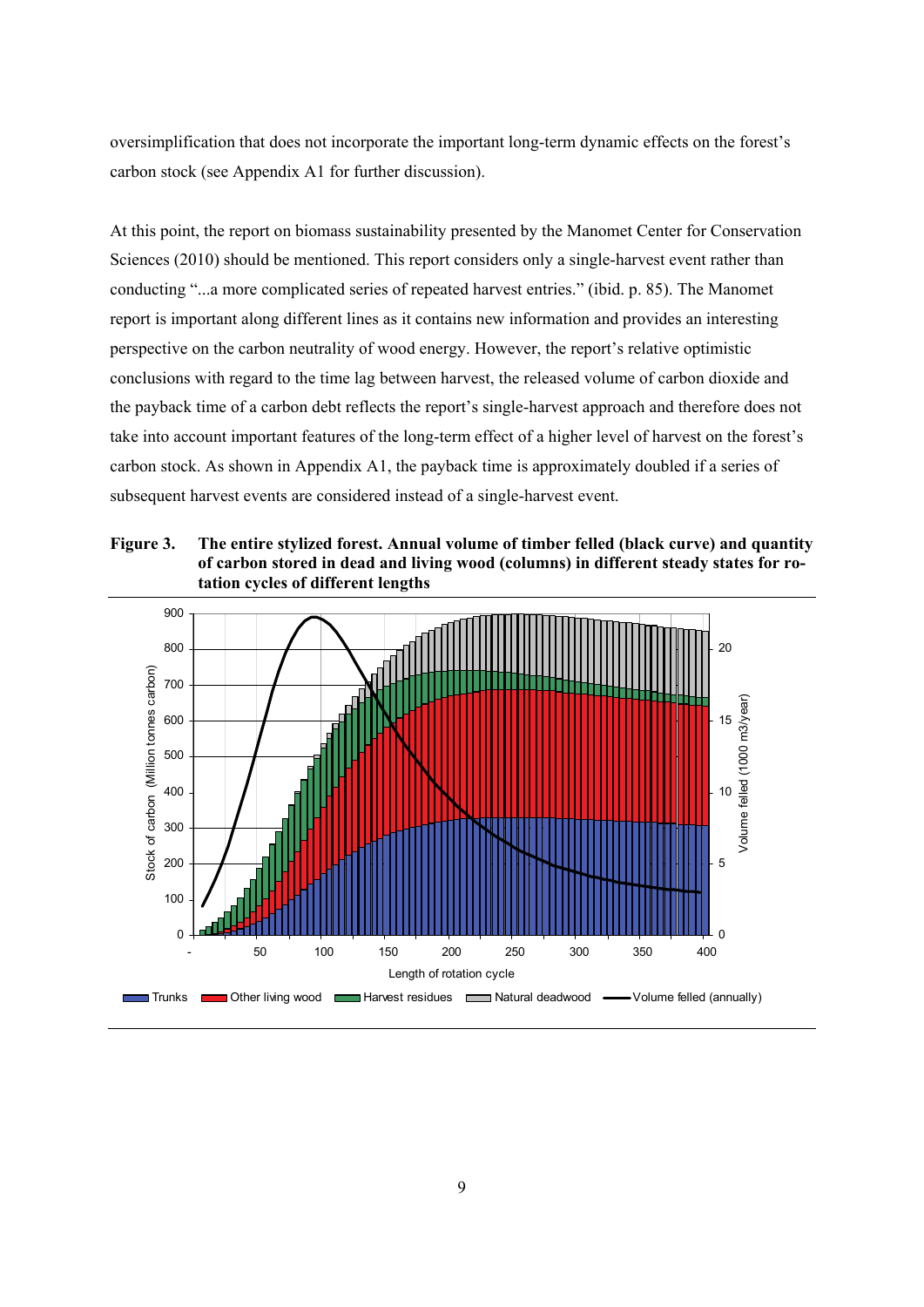## **4. Short-term and long-term effects of increasing the harvest**

The previous section considered the carbon stock of a forest in a steady state in the sense that the rotation cycles were constant over time, giving the forest an even age structure. This section provides more realism by describing the short-term and long-term effects of increasing the harvest in a forest with an uneven age structure similar to the age structure found for a Norwegian forest.

The Norwegian forest has a high proportion of young trees. The assumed age structure in the starting year (2005) of the stylized example implies that 37 percent of the area was felled and replanted less than 30 years ago, while 21 percent of the area was felled and replanted more than 80 years ago. Hence, 42 percent of the forest is between 30 and 80 years old. For details, see Figure 4 and the appendix. In the starting year, the total volume of living wood (trunks) is assumed to be  $776 \text{ Mm}^3$ , the annual harvest is 10  $\text{Mm}^3$ , and the harvest has been at this level for some decades. It follows that the forest's carbon stock (not including soil carbon) is 425 MtC in the starting year.

I now assume that the owners decide to increase the annual harvest by  $3 \text{ Mm}^3$ , to  $13 \text{ Mm}^3$ , starting in 2010. Two large-harvest scenarios are considered: one where only the trunks are harvested and a second where also tops and branches that belong to the additional  $3 \text{ Mm}^3$  of trunks are harvested.



**Figure 4. Age structure of the stylized forest in the starting year 2005**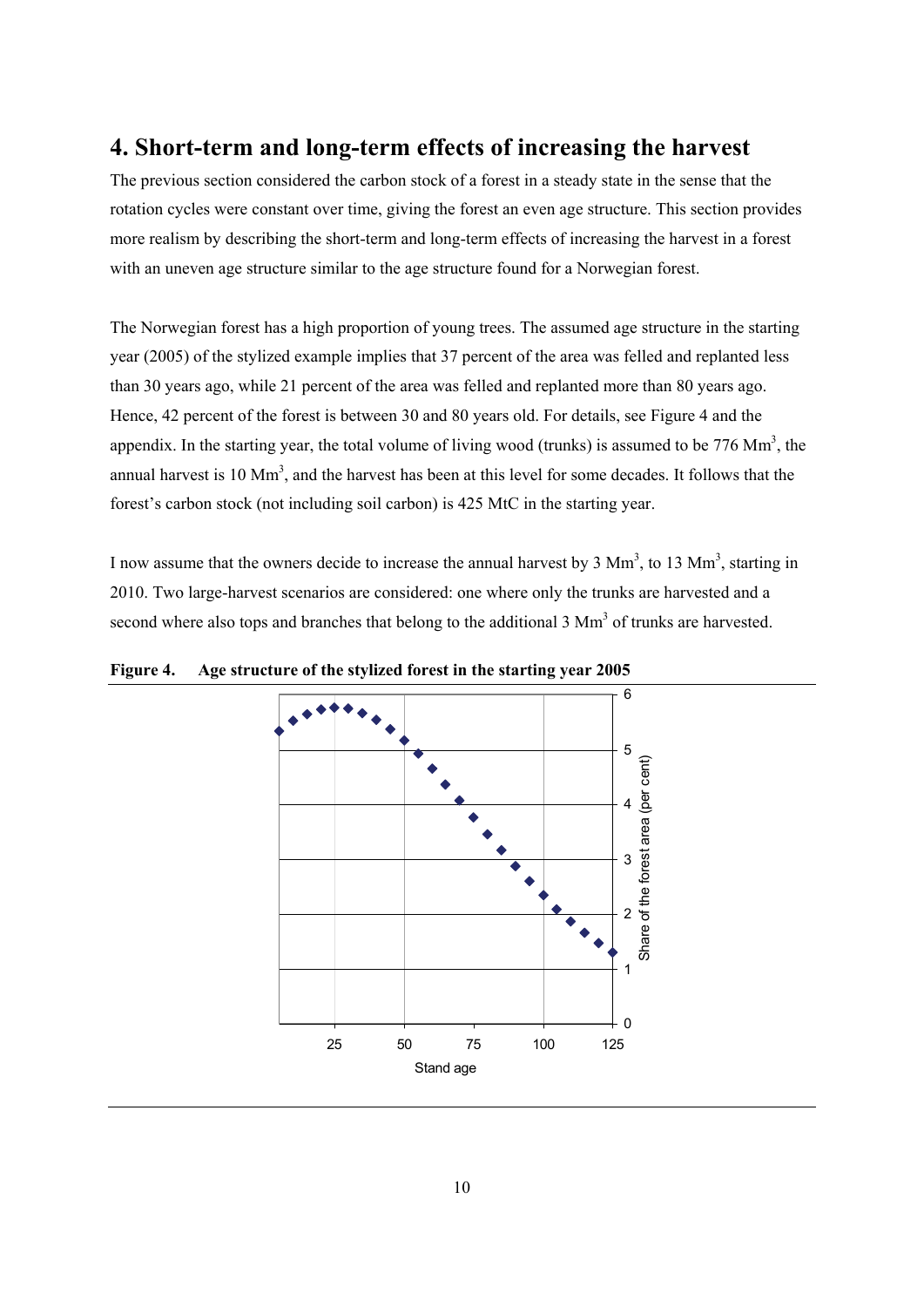The chosen numerical example has relevance, as the annual harvest from Norwegian forests has varied around 10  $\text{Mm}^3$  for several decades. However, the Norwegian government wants to increase the harvest to increase the supply of bioenergy. The report on proposed Norwegian climate policies, Klimakur 2020 (2010), therefore uses an increase in the annual harvest to 13  $\text{Mm}^3$  as its reference scenario and main proposal.

#### *What effect does a higher harvest level have?*

Given the assumed age structure, with a large share of young trees in the forest, and because the annual harvest is limited to 10 Mm<sup>3</sup> in the reference scenario, the forest's carbon stock increases until the middle of the 22nd century (see Figure 5). Moreover, even if the harvest is increased to 13  $\text{Mm}^3$ , the forest's carbon stock increases over this period, although at a lower rate. The vertical distances between the upper curve and the two lower curves in Figure 5 show the accumulated net reduction in the forest's carbon stock as a result of the greater harvest.



**Figure 5. Forest carbon stock in the three scenarios considered in sections 4 and 5** 

Figure 5 also shows that if tops and branches are harvested, the forest's carbon stock will be permanently somewhat lower than in the case where all harvest residues are left in the forest. This is because the amount of carbon stored in harvest residues is somewhat lower when tops and branches are harvested than when all harvest residues are left in the forest. This stock effect implies that the mitigation effect of harvesting residues is not as high as one would expect if the stock effect is ignored.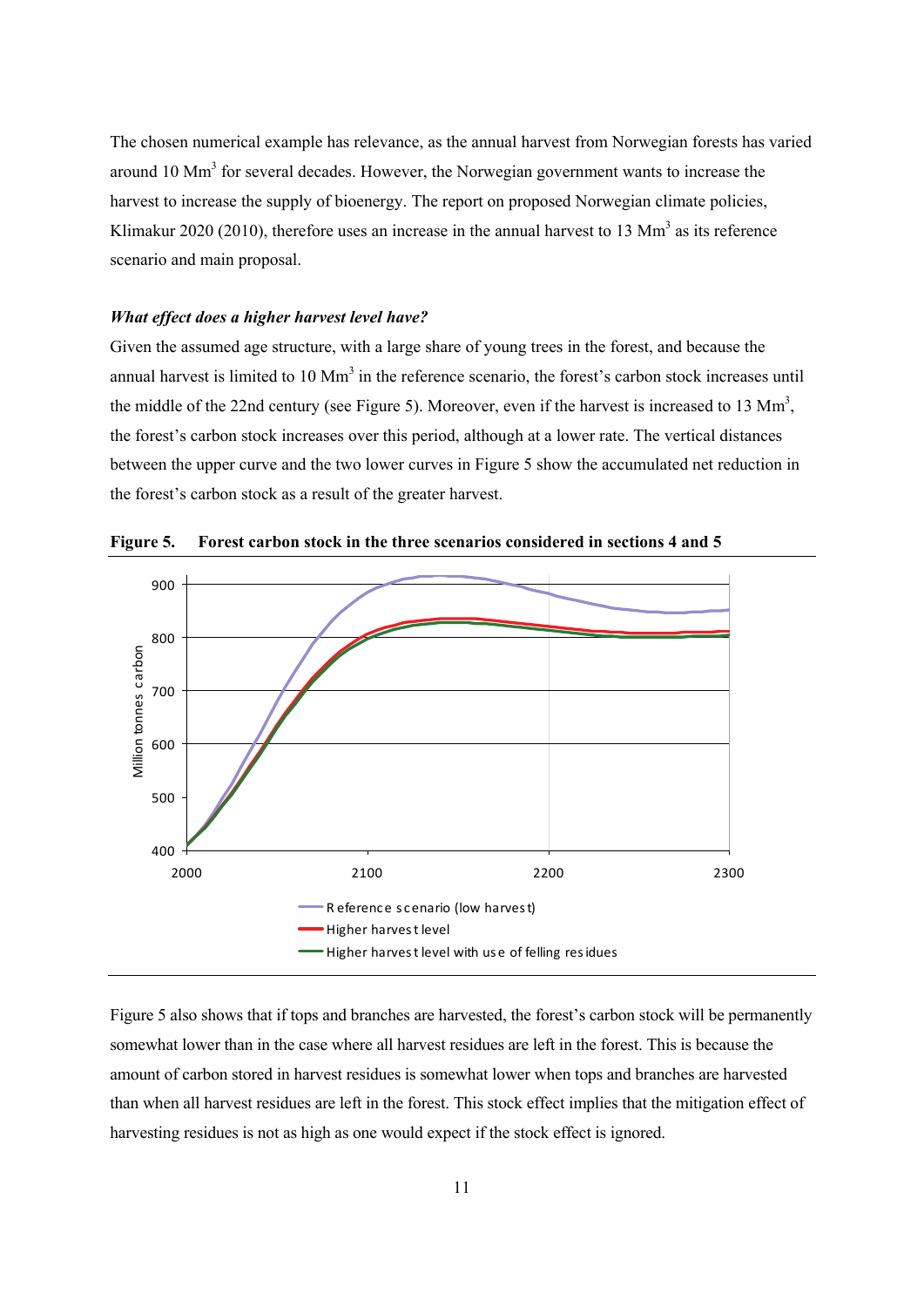It is important to note that Figure 3 shows different steady-state situations for rotation cycles of different lengths, whereas Figures 5 and 6 show the transition from one steady state to another.<sup>4</sup>

For further clarification, consider the reference (small-harvest) scenario as illustrated by the upper curve in Figure 5. The figure shows that by 2100, the forest's carbon stock has more than doubled from the 2005 level, to 883 MtC (see also Table 2). However, Figure 5 also shows that in the larger-harvest scenario with no use of harvest residues, the carbon stock is only 804 MtC in 2100. In other words, the increase in the harvest has resulted in a forest carbon stock that is 79 MtC lower in 2100 than it would have been with the lower harvest level. In the case where tops and branches are harvested and used for energy purposes, the carbon stock of the forest in 2100 is 87 MtC lower than in the small-harvest scenario.



**Figure 6. Stand age at the time of felling in the two scenarios** 

If we assume combustion of all the harvested trunks together with associated tops and branches, the forest's accumulated net carbon capture and storage (CCS) in the period 2005 to 2100 is 87 MtC lower under the large-harvest scenario than it would have been under the small-harvest scenario. In the case where harvest residues are left to decompose in the forest, the forest's CCS is 79 MtC less than that under the small-harvest scenario.

Figure 6 provides information on the stand age at the time of felling in the two scenarios. In both scenarios, the rotation period increases until around the year 2200.

1

<sup>&</sup>lt;sup>4</sup> For an analysis of different steady states, see Liski et al. (2005).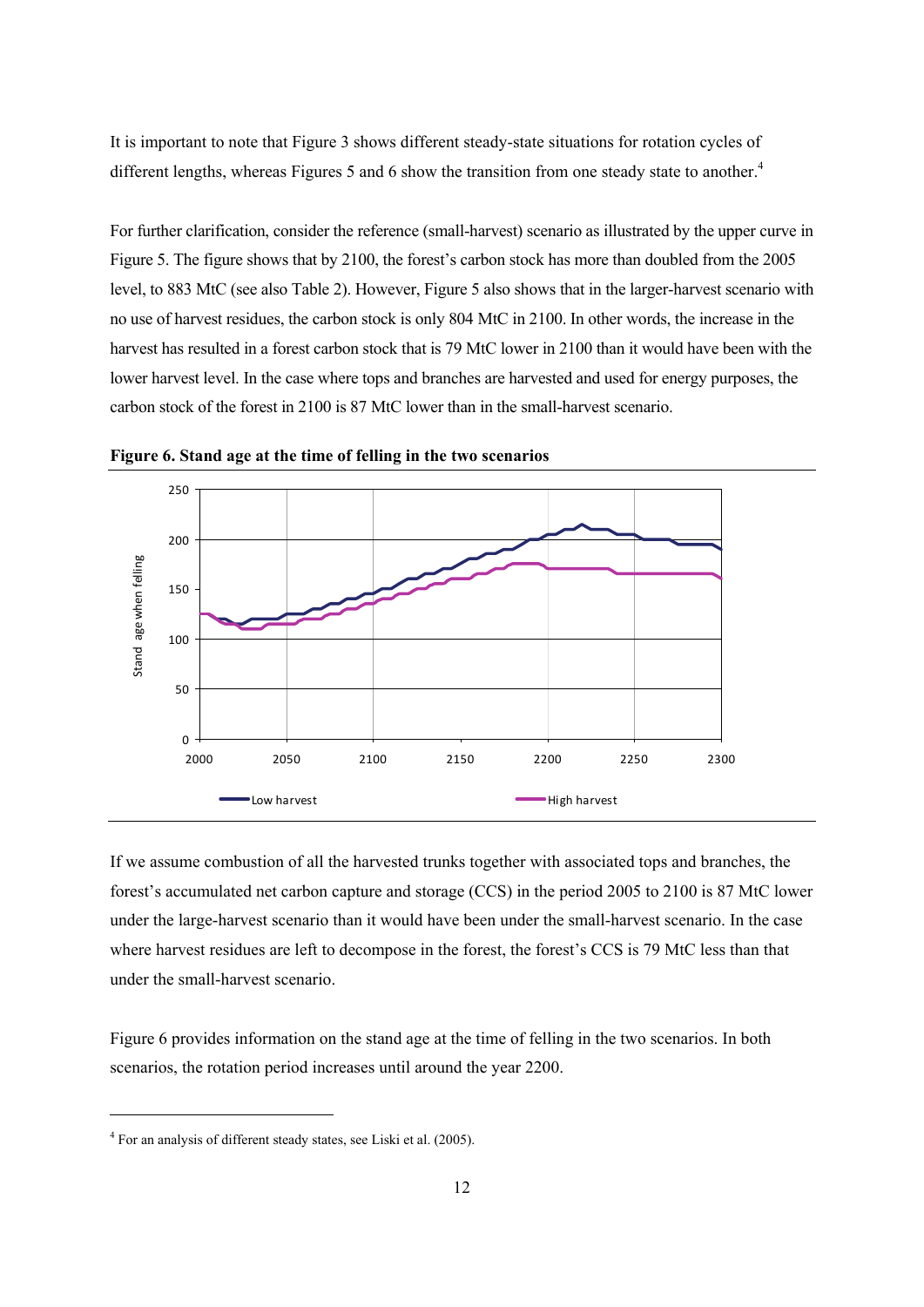## **5. Reducing the use of fossil energy by increasing the use of wood energy**

The argument for felling more timber is precisely that using wood as a source of bioenergy can reduce the use of fossil energy and thus cut  $CO<sub>2</sub>$  emissions. The question is whether the reduction in the forest carbon stock is larger or smaller than the reduction in  $CO<sub>2</sub>$  emissions achieved by reducing fossil fuel use. This is discussed in the following.

The previous section considered how felling affects forest biomass and thus the carbon stock in the forest. In this section, I consider the extent to which increasing the timber harvest for bioenergy production can replace the use of fossil energy. Taking account of both the replacement effect on fossil fuel combustion and the effects on the forest's carbon stock, it is possible to calculate the net CO2 effects of increased logging.

The quantity of fossil energy that wood fuels can replace varies widely depending on precisely which technologies are involved. Processing wood, for example to make pellets, often results in substantial CO2 emissions. Here I discuss two examples that show how two different types of wood fuels will affect net  $CO<sub>2</sub>$  emissions.

In the first case, I have assumed that the wood is used as the raw material for manufacturing pellets. The pellets then replace coal in power plants. This is a relevant example because this is taking place on an increasing scale in Europe because power producers are not supposed to acquire and surrender allowances for emissions resulting from the combustion of bioenergy. In Norway, it has special relevance as the world's second-largest wood pellet production plant (BioWood Norway) has recently been established on the west coast of Norway, and will manufacture pellets on a large scale for this purpose. Sjølie and Solberg (2009) present a life-cycle inventory of BioWood Norway in which they assume that wood fuel is carbon neutral and conclude that replacing fossil fuel with wood pellets is a good way of reducing  $CO<sub>2</sub>$  emissions. The same exercise is carried out below, but taking the consequences of logging for the forest's carbon stock into account. As will be demonstrated, this leads to the conclusion that pellet production based on wood from boreal forests is likely to create a significant carbon debt and a long payback time, even if this bioenergy replace coal in power plants.

In the second example, I look at the use of wood to produce second-generation biodiesel. This example is relevant as it is common to consider second-generation liquid biofuels based on wood as a promising option (see, for example, Hill et al. (2007). Moreover, Klimakur 2020 (2010) presents ambitious scenarios for the production of second-generation liquid biofuels based on wood.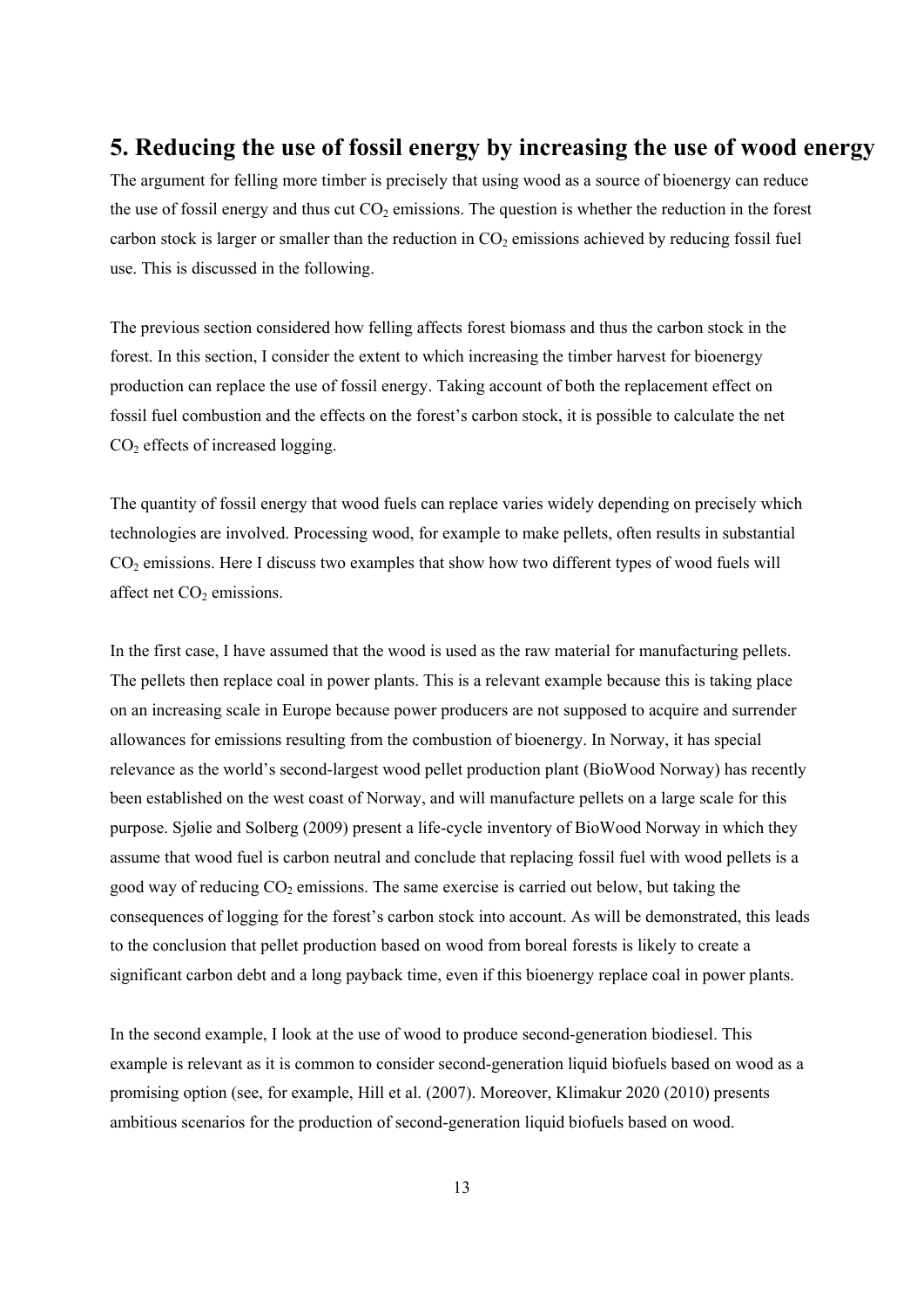The exact volumes of  $CO<sub>2</sub>$  emissions that can be eliminated using wood energy are of great importance. For the processing of wood into pellets and replacement of coal in a coal-fired power plant, I have used the calculations of Sjølie and Solberg (2009) as a basis. The starting point is that 1  $m<sup>3</sup>$  of wood contains 0.423 tonnes of dry mass. Fifty percent of the dry mass is carbon. Hence, 1  $m<sup>3</sup>$  of wood is assumed to contain 0.212 tonnes of C, or generate 0.776 tonnes of  $CO<sub>2</sub>$  through combustion. With the chosen assumptions, I find that using  $1 \text{ m}^3$  of wood, processed to pellets, instead of coal in a power plant can eliminate  $0.496$  tonnes of fossil-generated  $CO<sub>2</sub>$  emissions. The method used to calculate this figure is described in further detail in the appendix.

To calculate the volume of fossil emissions that can be eliminated using second-generation biofuels, I followed Klimakur 2020 (2010), p 186. This report concludes that using 1  $m<sup>3</sup>$  of wood processed to second-generation liquid biofuel can eliminate  $0.2$  tonnes of  $CO<sub>2</sub>$  emissions generated through the combustion of liquid fossil fuel.<sup>5</sup>

We are now ready to calculate the net effect of the increased harvest on accumulated  $CO<sub>2</sub>$  emissions. It is possible to gain a visual impression of the results from Figure 7 by comparing the lines with the curves. The lines show the *accumulated* fossil CO<sub>2</sub> emissions that can be eliminated by increasing the volume of timber harvested and using this harvest to replace fossil fuels in the two ways discussed above.

To go into detail, it is assumed that the annual harvest increases by 3 Mm<sup>3</sup>. In this section, I focus on the case where tops and branches are harvested together with the  $3 \text{ Mm}^3$  of trunks. It is assumed that trunks constitute 48 percent of the trees' biomass, while tops and branches together account for 18 percent of the total biomass. This means that the overall increase in the annual harvest is 4.1  $\text{Mm}^3$ when tops and branches are harvested.

Firstly, consider the case where the wood is processed to pellets and replaces coal in a power plant. In that case each cubic meter of wood eliminates  $0.496$  tonnes of fossil-generated CO<sub>2</sub> emissions (see the appendix). This means that  $2.03 \text{ MtCO}_2$  or 0.55 MtC fossil emissions are eliminated each year. Hence, by  $2100$ , fossil CO<sub>2</sub> emissions corresponding to 53 MtC have been eliminated (see the level of the green line in 2100 in Figure 7 and Table 2).

1

 $<sup>5</sup>$  This is without use of harvest residues. When I include the harvesting of tops and branches, the replacement effect is 37</sup> percent higher.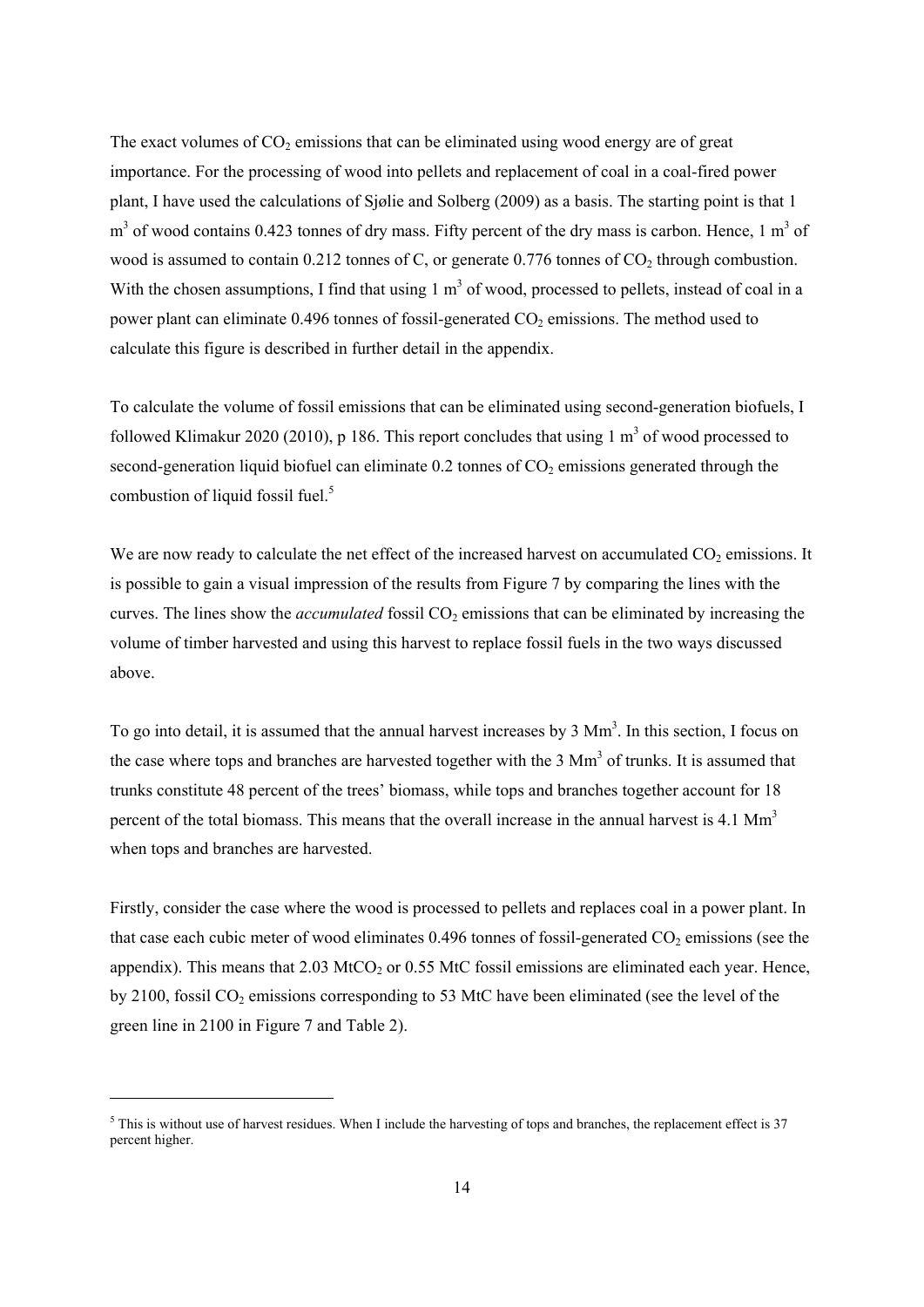|                                                                                                                         | 2005     | 2100 | 2200 | 2300         |
|-------------------------------------------------------------------------------------------------------------------------|----------|------|------|--------------|
|                                                                                                                         |          |      |      |              |
| Carbon stock in small-harvest scenario                                                                                  | 425      | 883  | 881  | 851          |
| Carbon stock in large-harvest scenario with use of harvest residues                                                     | 425      | 796  | 812  | 803          |
| Drop in carbon stock due to increased harvest                                                                           | $\theta$ | 87   | 69   | 48           |
| Accumulated reductions in carbon emissions from coal combustion<br>due to increased harvest                             | $\Omega$ | 53   | 109  | 165          |
| Carbon debt—wood fuels replace coal                                                                                     | $\Omega$ | 34   |      | $-40$ $-117$ |
| Accumulated reductions in carbon emissions from combustion of<br>fossil oil (petrol or diesel) due to increased harvest | $\Omega$ | 21   | 44   | 66           |
| Carbon debt—wood fuels replace liquid fossil fuels                                                                      | 0        | 65   | 25   | $-18$        |

### **Table 2. Carbon stock, emission reductions and carbon debt in the scenarios considered in section 4 (million tonnes of carbon)**

The increased harvest means that the carbon stock of the forest by 2100 is 87 MtC less than it would have been if the annual harvest had been maintained at 10  $\text{Mm}^3$  (see Figures 5 and 7). Subtracting 53 MtC (substitution), we have that in the pellets case, by 2100 the increase in the harvest has caused a net carbon debt of 34 MtC, to use a term introduced by Fargione et al. (2008). In other words, although increasing the harvest eliminates fossil  $CO<sub>2</sub>$  emissions from coal combustion corresponding to 53 MtC, the net accumulated release of carbon to the atmosphere will be 34 MtC higher in the period 2010–2100 in the large-harvest scenario than in the small-harvest scenario.

The blue curve in Figure 7, the elevation of which is equal to the vertical distance between the blue and green curves in Figure 5, shows the difference in the carbon stock between the large- and smallharvest scenarios.

The carbon debt in the pellets case is equal to the vertical distance between the blue curve and the green line in Figure 7. The development of the carbon debt is shown in Figure 8. This figure shows that the carbon debt is declining in 2100 and becomes negative around 2160; that is, 150 years after the increase in the harvest. Hence, the analysis suggests that increasing the harvest and the use of wood fuels to replace coal in power plants could, for a long period of time, result in significantly greater  $CO<sub>2</sub>$  emissions than the combustion of the coal that the increased harvest replaces.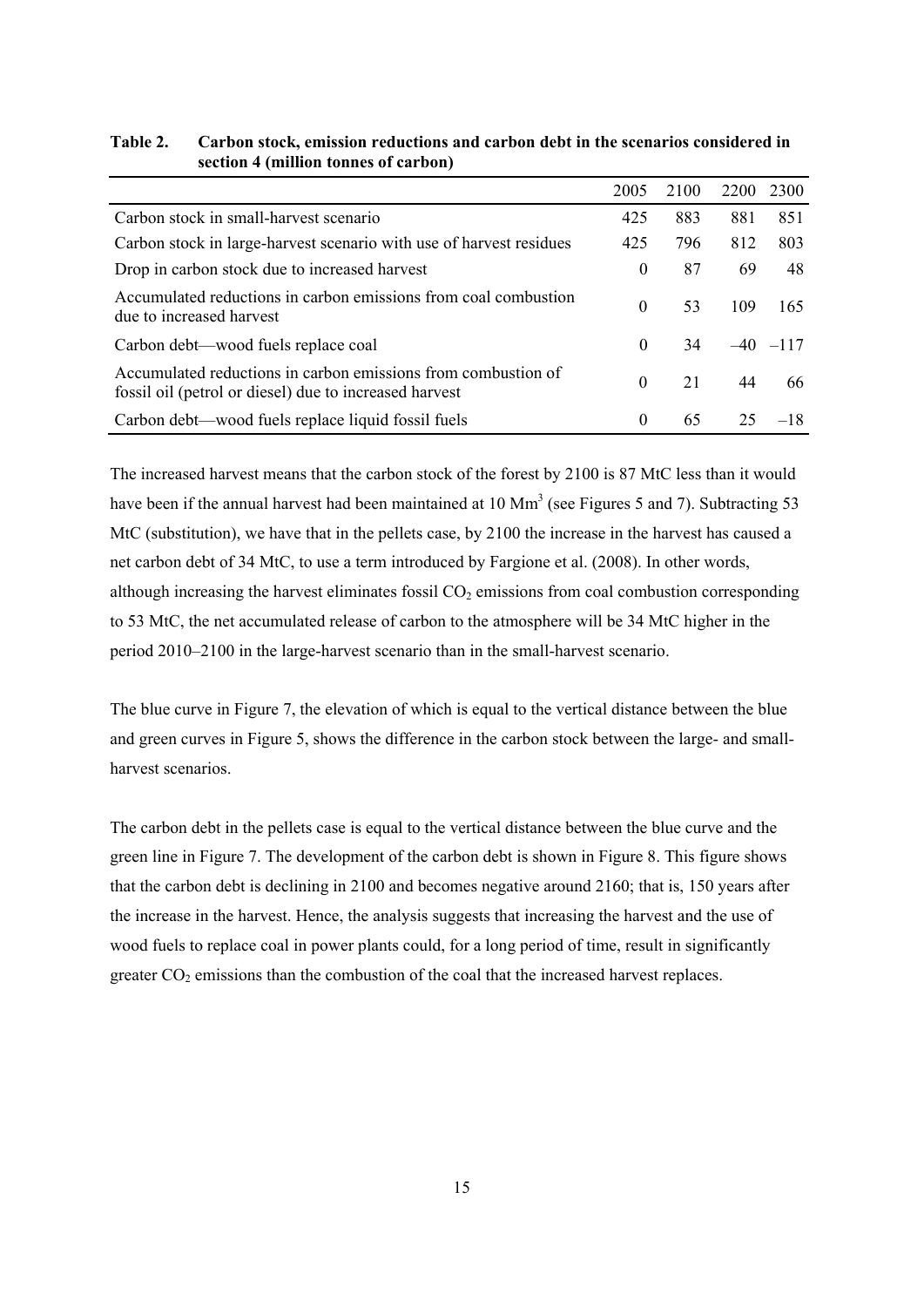Figure 7. The two straight lines show the accumulated reductions in CO<sub>2</sub> emissions from com**bustion of fossil energy achieved by increasing the supply of bioenergy through a higher harvest level. It is assumed that both tops and branches are harvested together with the trunks. The blue curve in Figure 7 shows the difference in the carbon stock between the small- and large-harvest scenarios** 



Accumulated reduction in carbon emissions from fossil fuels due to increased supply of liquid biofuels

**Figure 8. Development of the carbon debt due to increased harvest when the increased harvest is used to replace different types of fossil fuels. In both, tops and branches are harvested together with the trunks** 

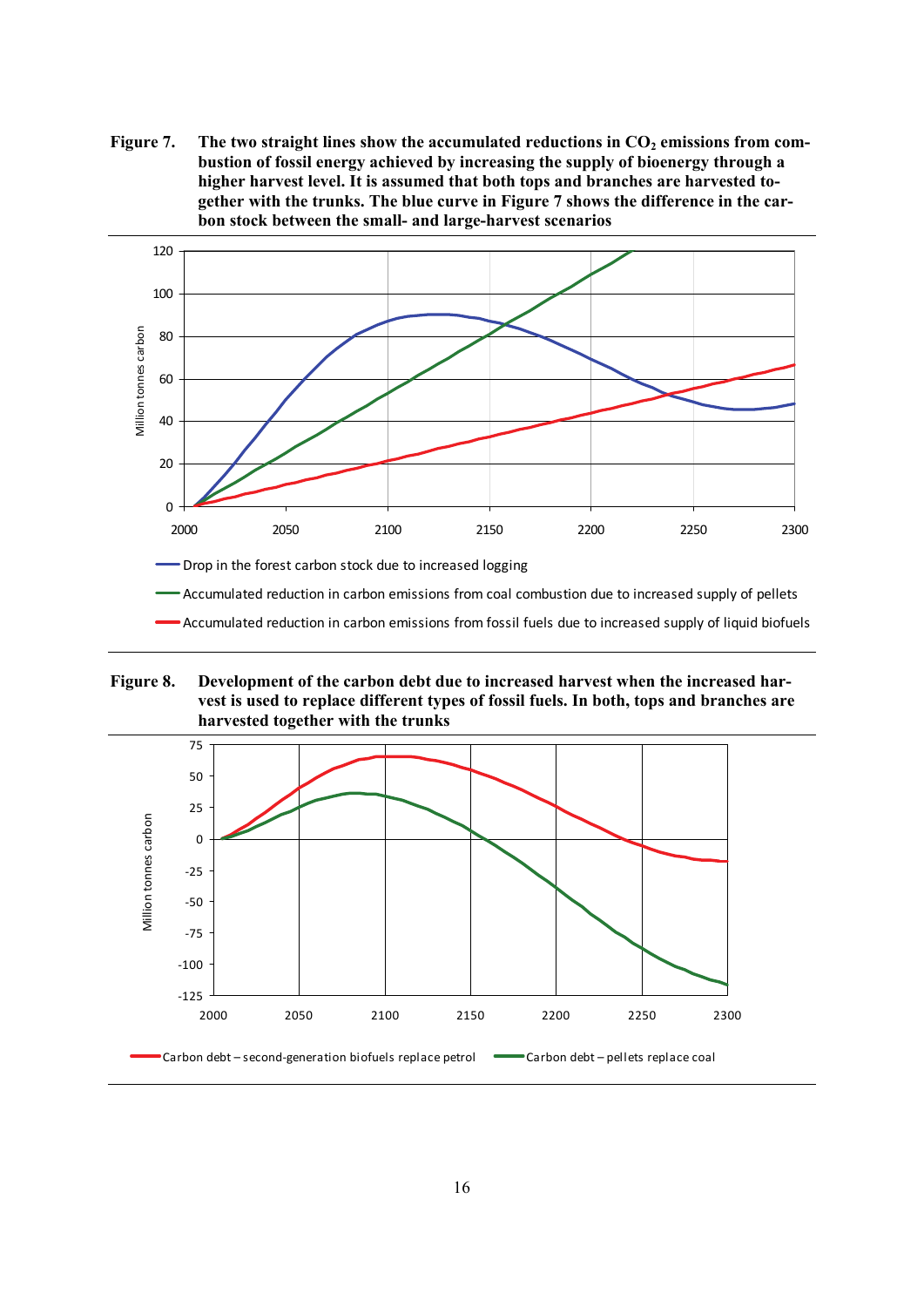Both Sjølie and Solberg (2009) and Sjølie et al. (2010) conclude that increasing the harvest to replace coal in coal-fired power plants will *reduce* CO<sub>2</sub> emissions from day one. My figures for the replacement of coal agree to a large extent with the numerical assumptions used by Sjølie and Solberg (2009) and Sjølie et al. (2010). However, these papers make the assumption that wood fuels are carbon neutral, and CO2 emissions from the combustion of wood are accounted as zero in their calculations. The analysis presented in this paper shows that as more realistic estimates of these emissions and the dynamics of the forest are included in the analysis, the results of Sjølie and Solberg (2009) are reversed.

Secondly, consider the effect of using the extra harvest of wood as raw material in the production of second-generation biodiesel. In that case each cubic meter of wood eliminates 0.2 tonnes of fossilgenerated  $CO<sub>2</sub>$  emissions (see the appendix). This means that 0.8 MtCO<sub>2</sub> or 0.23 MtC fossil emissions are eliminated each year. Hence, by  $2100$ , fossil  $CO<sub>2</sub>$  emissions corresponding to  $21$  MtC have been eliminated, see the level of the red line in 2100 in Figure 7, which shows the *accumulated* substitution effect in this case.

The red line is at a lower level than the blue curve throughout both the  $21<sup>st</sup>$  and the  $22<sup>nd</sup>$  centuries. Thus, the calculations indicate that using second-generation biodiesel produced from boreal timber rather than continuing to use fossil diesel may actually *increase* the net release of CO<sub>2</sub> for an even longer period, and generate a carbon debt that will be repaid only after more than two centuries. This is in contrast to the results obtained by assuming that wood is a climate-neutral fuel. Summing up, this section found that if wood fuels replace coal in power plants, the payback time will be 150 years. If wood is used as raw material for second-generation liquid biofuels that replace fossil liquid fuels, the payback time is estimated to be 230 years.

### **6. Final comments**

The increased use of bioenergy is often considered an important part of the global mitigation strategy against climate change (see, for example, IPCC (2000). The generation of biomass in boreal forests is significant and could potentially serve as an important source for an increased supply of bioenergy.

This paper considers a stylized model of the Norwegian forest. In the numerical examples presented in this paper, the harvest is increased by 30 percent, while the forest increment is still positive over the whole 21st century. Nevertheless, the increase in the harvest means that the carbon stock in the stylized forest stabilizes at a different level, as would be expected. Hence, even if the forest increment is positive, wood harvesting and combustion are not carbon-neutral activities.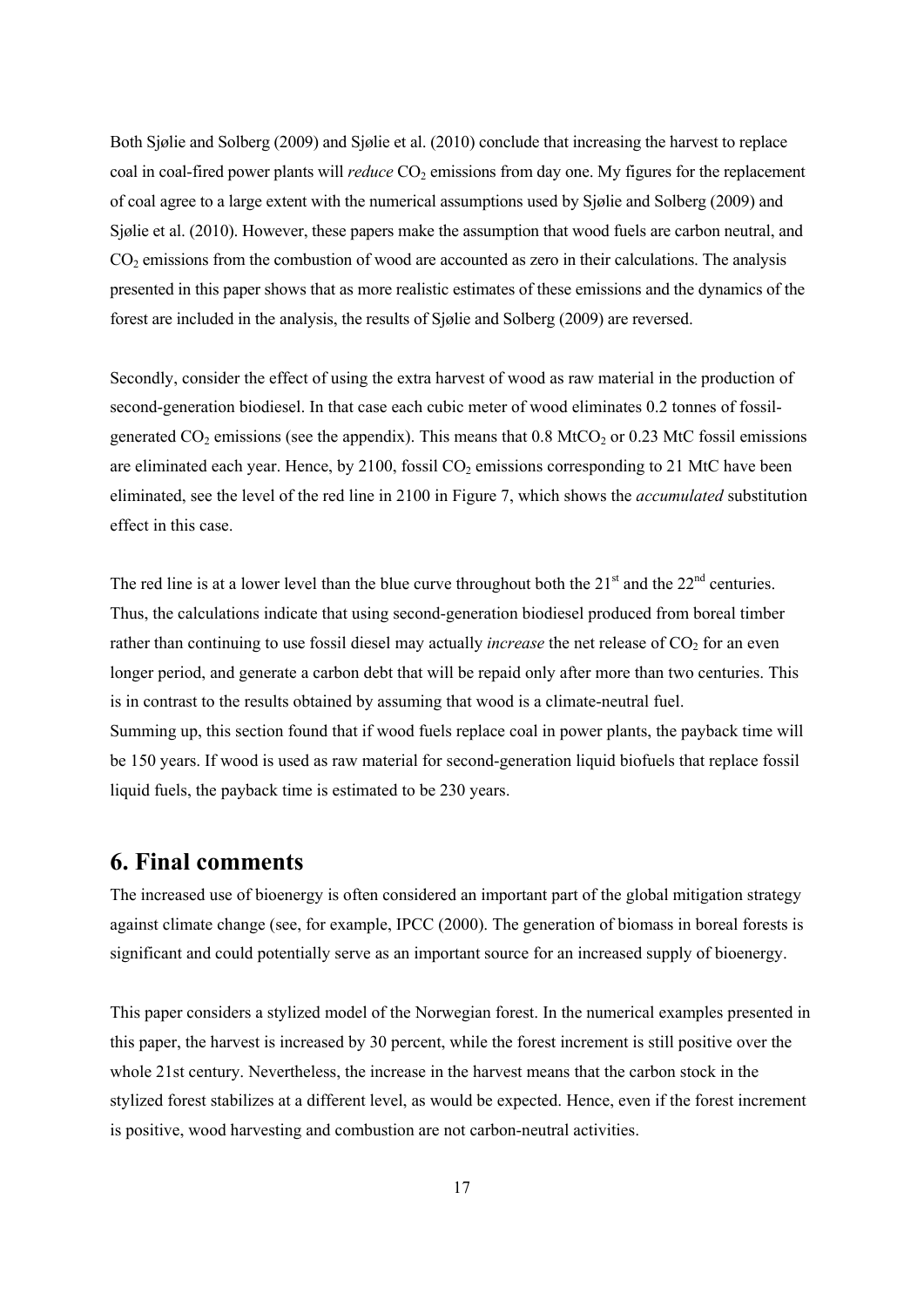The paper also presents calculations illustrating the net effect on the  $CO<sub>2</sub>$  release of increased logging for the sole purpose of increasing the supply of bioenergy. Two examples are described: processing wood to pellets for use in coal-fired power plants, and processing wood to biodiesel, which is used to replace fossil diesel.

In both cases, the increase in the harvest is found to give a greater drop in the forest's CCS than the reduction in  $CO<sub>2</sub>$  emissions caused by replacing fossil fuels with biofuels. This situation persists for several decades, creating a carbon debt that is not repaid until some decades into the 22<sup>nd</sup> or 23<sup>rd</sup> century.

The paper's main finding is that increasing the use of wood from a boreal forest to replace coal in power plants will create a carbon debt that will only be repaid after 150 years. If the wood is used to produce second-generation liquid biofuels and replaces fossil diesel, the payback time of the carbon debt is 230 years.

In addition, it is important to remember that the analyses presented here do not take into account the effect of providing subsidies for various alternative forms of energy as a means of reducing the use of fossil energy. Such subsidies tend to increase overall energy use. If this is taken into account, the emission-increasing effect of using wood as energy will become even more pronounced. A complete analysis should also include such effects.

An uncertain aspect of the parameterization of the model is the determination of changes in the volume of natural deadwood over time. Sensitivity calculations were therefore carried out to test the effect of varying the rate of decay for natural deadwood. These simulations show that the parameterization is not a critical factor (see the appendix).

Nevertheless, it should be stressed that the purpose of this paper is not to provide definitive answers but to draw attention to the importance of taking both short- and long-term dynamic effects of increasing the timber harvest more fully into account when evaluating the mitigation effect of increasing the use of energy from wood combustion.

It should also be underlined that the analysis presented here does not make arguments against the use of bioenergy from boreal forests in general. The paper considers increased logging in boreal forests for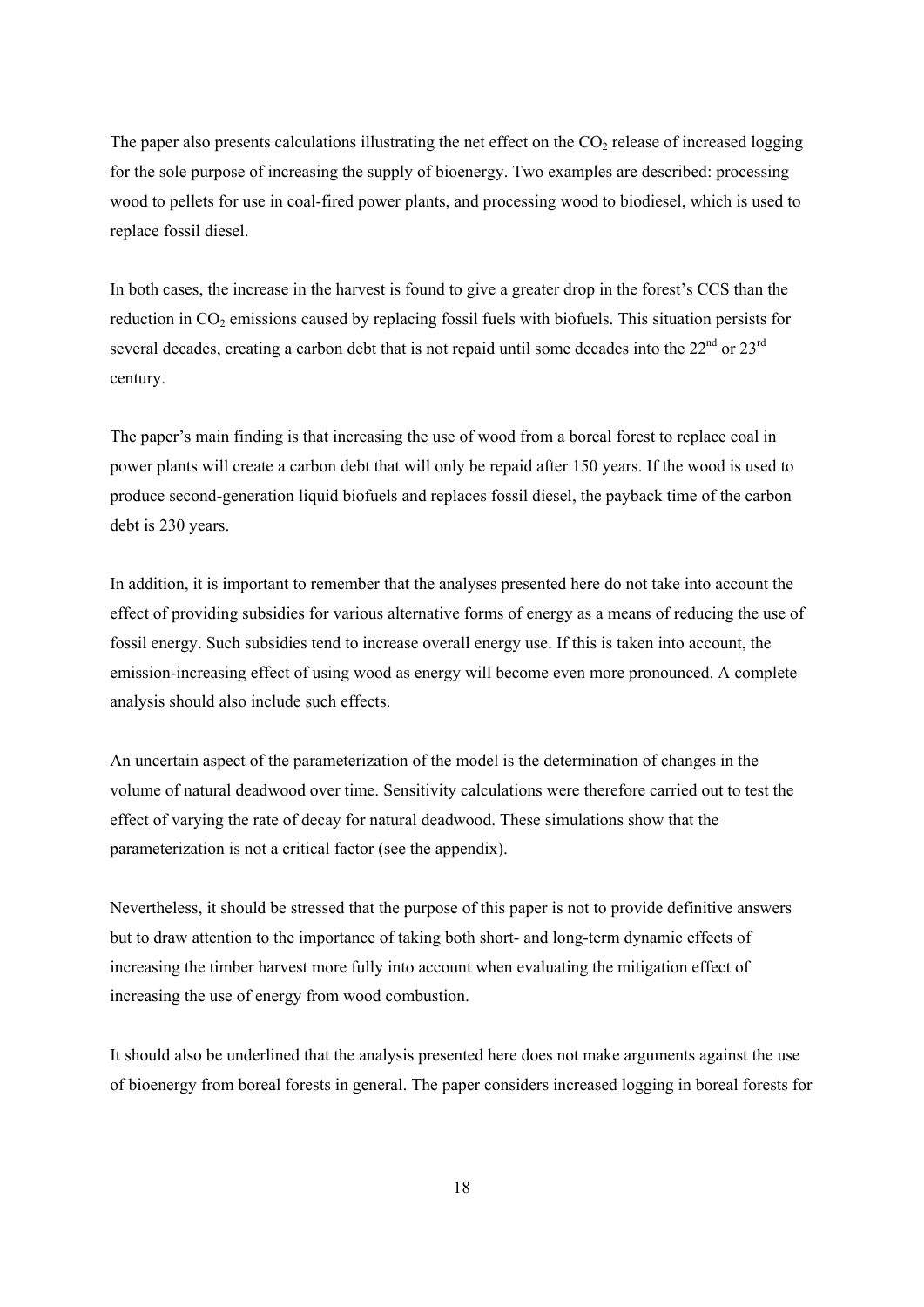the sole purpose of increasing the use of bioenergy. If bioenergy is obtained through increased use of waste from different forest-related industries, the  $CO<sub>2</sub>$  effects are probably positive.

Nevertheless, the commonly applied assumption that wood fuels are climate neutral is not tenable. If this assumption is reevaluated, it may also be necessary to reevaluate the current taxes and subsidies that apply to bioenergy and forestry. It is not at all clear whether current policy takes sufficient account of the potential of forests as a carbon sink or of the fact that burning wood results in  $CO<sub>2</sub>$ emissions. As highlighted in Searchinger et al. (2009), for example, putting a high price on  $CO<sub>2</sub>$ emissions from fossil energy emissions while considering bioenergy to be carbon neutral would create strong incentives to clear land.

The claim that using wood fuels is carbon neutral is based on the approximation that logging has a negligible effect on the forest's carbon stock. This would be a reasonable approximation if there were a very short time lag between felling and full regrowth. The carbon-neutrality claim ignores the significance of this time lag and the fact that there will be a permanent reduction in the volume of both dead and living biomass in the forest if the harvest is permanently increased. Thus, the common assumption that using wood as bioenergy is carbon neutral also means that it is assumed that all the effects on the forest's carbon stock are so small that they can be ignored.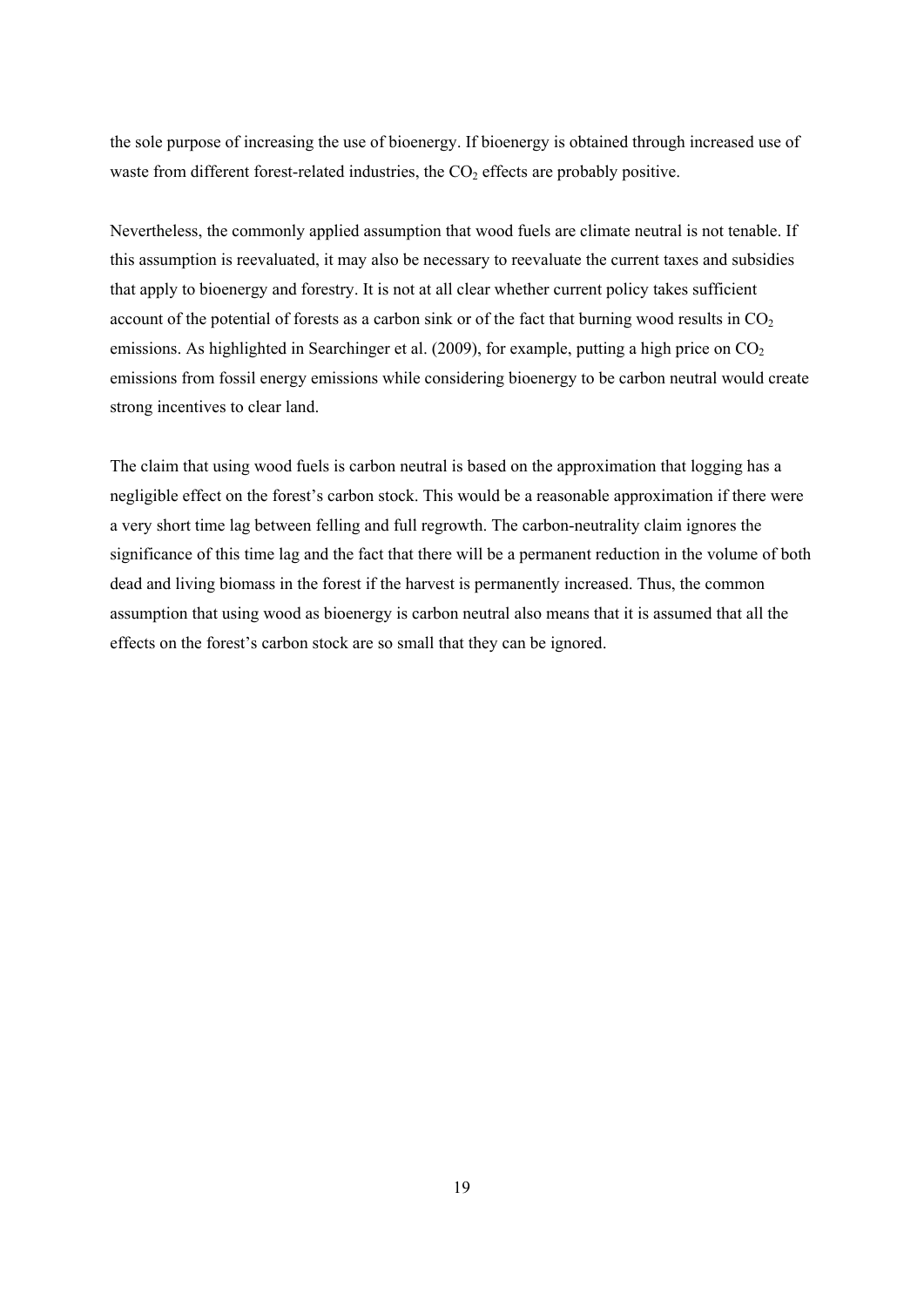# **References**

Astrup, R., L. Dalsgaard, R. Eriksen, and G. Hylen (2010): Utviklingsscenarioer for karbonbinding i Norges skoger,(Development scenario for carbon capture in Norwegian forests). Unpublished memo from the Norwegian Forest and Landscape Institute, Ås.

Bright, R. M., and A. H. Strømman (2009): Life cycle assessment of second generation bioethanol produced from Scandinavian boreal forest resources. *Journal of Industrial Ecology* **13**, 514–530.

Carey, E.V., A. Sala, R. Keane, and R.M. Callaway (2001): Are old forests underestimated as global carbon sinks? *Global Change Biology* 7, 339–344.

Fargione, J., J. Hill, D. Tilman, S. Polasky, and P. Hawthorne (2008): Land clearing and the biofuel carbon debt. *Science* 319, 1235–1238.

Fontaine, S., S. Barot, P. Barré, N. Bdioui, B. Mary, and C. Rumpel (2007): Stability of organic carbon in deep soil layers controlled by fresh carbon supply. *Nature* 450, 277–281.

Friedland, A. J., and K. T. Gillingham (2010): Carbon accounting a tricky business. *Science* 327, 411– 412.

Gibbs, H. K., A. S. Ruesch, F. Achard, M. K. Clayton, P. Holmgren, N. Ramankutty, and J. A. Foley (2010): Tropical forests were the primary sources of new agricultural land in the 1980s and 1990s. *Proceedings from the National Academy of Sciences* 107, 16732–16737.

Gurgel, A. J., M. Reilly, and S. Paltsev (2007): Potential land use implications of a global biofuels industry. *Journal of Agricultural & Food Industrial Organization* 5, 1–34.

Goksøyr, H. (2007): Skogsvirke som brensel øker  $CO_2$ -problemet (Wood fuels exacerbate the  $CO_2$ problem). *Teknisk ukeblad* 22 August 2007.

Hartmann, D., and M. Kaltschmitt (1999): Electricity generation from solid biomass via cocombustion with coal energy and emission balances from a German case study. *Biomass and Bioenergy* 16, 397–406.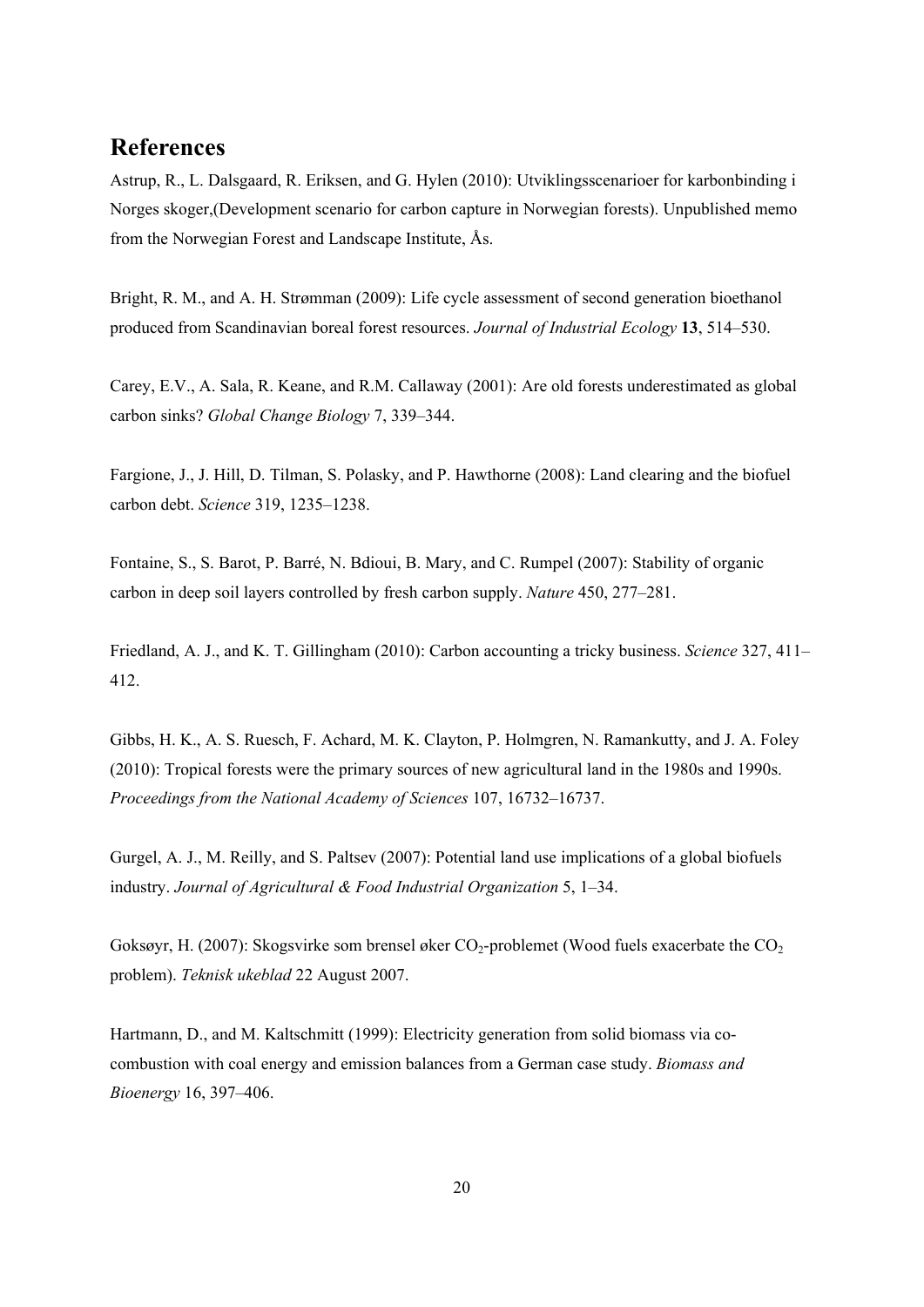Hill, J., E. Nelson, D. Tilman, S. Polasky, and D. Tiffany (2006): Environmental, economic, and energetic costs and benefits of biodiesel and ethanol biofuels. *Proceedings from the National Academy of Sciences* 103, 11206–11210.

Hohle, E. E. (2001): *Bioenergi – Miljø, teknikk, marked*. Energigården.

Holtsmark, B. (2010): Om tømmerhogst og klimanøytralitet (On wood harvest and climate neutrality). *Økonomiske analyser* 3, 10–18.

Klimakur 2020 (2010): Tiltak og virkemidler for å nå norske klimamål mot 2020, (Efforts and policies for Norwegian climate goals toward 2020). The Norwegian Climate and Pollution Agency, Norwegian Water Resources and Energy Directorate, The Norwegian Petroleum Directorate, Statistics Norway, The Norwegian Public Road Administration. *Report* TA2590.

IPCC (2000): Special Report on Emissions Scenarios, Working Group III, Intergovernmental Panel on Climate Change (IPCC), Cambridge University Press, Cambridge.

Kjønaas, O. J., H. Aalde, L. S. Dalen, H. A. de Wit, T. Eldhuset, and B. H. Øyen (2000): Carbon stocks in Norwegian forested systems. *Biotechnology, Agronomt, Society and Environment* **4**, 311– 314.

Lapola, D. M., R. Schaldach, J. Alcamo, A. Bondeau, J. Koch, C. Koelking, and J. A. Priess (2010): Indirect land-use changes can overcome carbon savings from biofuels in Brazil. *Proceedings from the National Academy of Sciences* 103, 11206–11210.

Liski, J., A. Pussinen, K. Pingoud, R Mäkipää, and T. Karjalainen (2001): Which rotation length is favourable to carbon sequestration? *Canadian Journal for Forest Research* **31**, 2004–2013.

Liski, T. P., M. Peltoniemi, and R. Sievänen (2005): Carbon and decomposition model Yasso for forest soils. *Ecological Modelling* **189**, 168–182.

Luyssaert, S., E. D. Schulze, A. Börner, A. Knohl, D. Hessenmöller, B. E. Law, P. Ciais, and J. Grace (2008): Old-growth forests as global carbon sinks. *Nature* **455**, 213–215.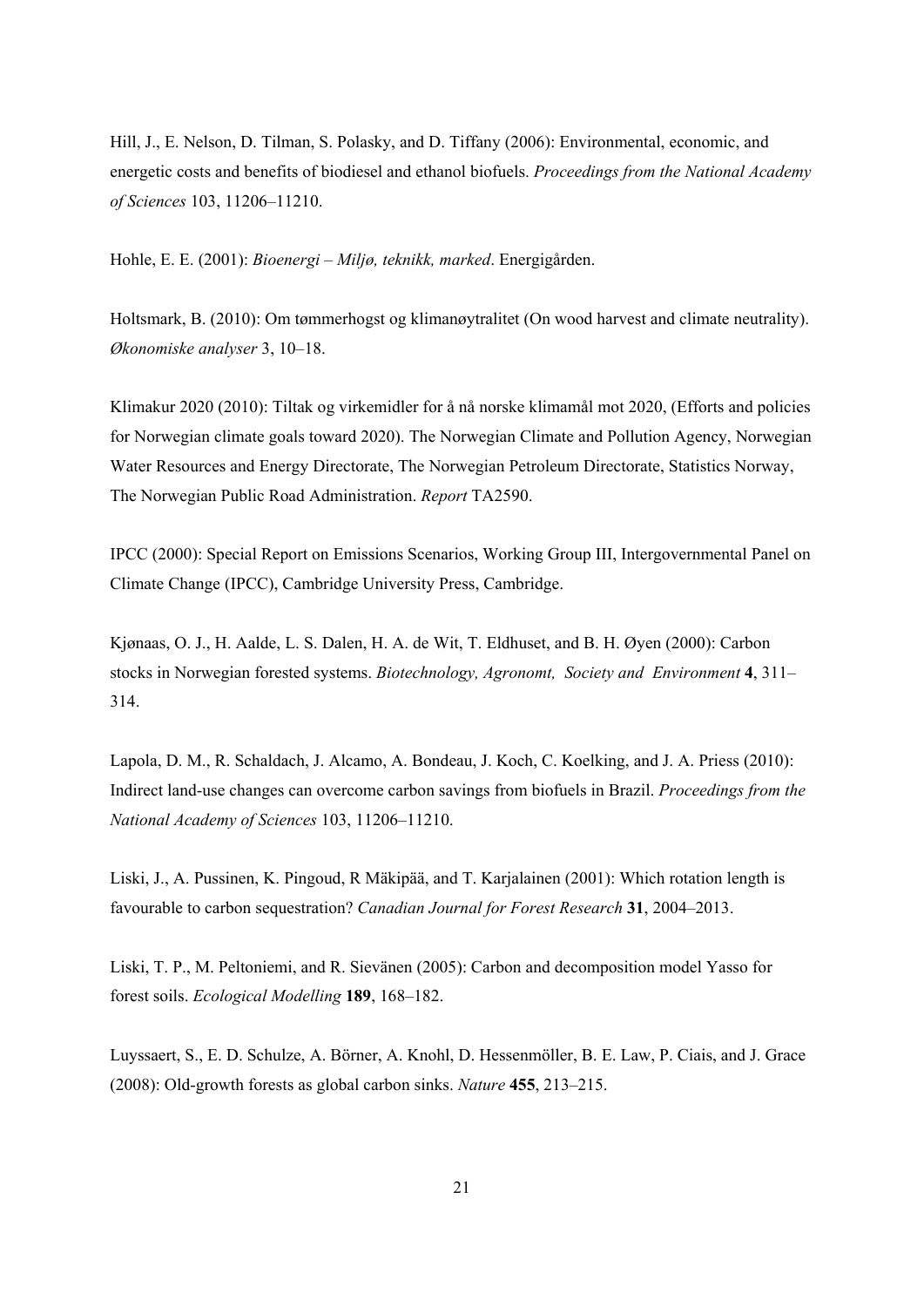Melillo, J. M., J. M. Reilly, D. W. Kicklighter, A. C. Gurgel, T. W. Cronin, S. Paltsev, B. S. Felzer, X. Wang, A. P. Sokolov, and C. A. Schlosser (2009): Indirect emissions from biofuels: how important? *Science* 326, 1397–1399.

Manomet Center for Conservation Sciences (2010): Massachusetts Biomass Sustainability and Carbon Policy Study: Report to the Commonwealth of Massachusetts Department of Energy Resources. Walker, T. (Ed.). Natural Capital Initiative Report NCI-2010-03. Brunswick, ME, USA.

Nakane, K., and N. J. Lee (1995): Simulation of soil carbon cycling and carbon balance following clear-cutting in a mid-temperate forest and contribution to the sink of atmospheric CO2. *Vegetatio* 121, 147–156.

Nilsen, P., K. Hobbelstad, and N. Clarke (2008): Opptak og utslipp av  $CO_2$  i skog. (Capture and Emission of CO2 from Norwegian forests) Norwegian Forest and Landscape Institute, report no. 06/2008.

Petersen, A. K., and B. Solberg (2005): Environmental and economic impacts of substitution between wood products and alternative materials: a review of micro-level analyses from Norway and Sweden. *Forest Policy and Economics* **7**, 249–259.

Pregitzer, K. S., and E. S. Euskirchen (2004): Carbon cycling and storage in world forests: biome patterns related to forest age. *Global Change Biology* 10, 2052–2077.

Raymer, A. K. P. (2006): A comparison of avoided greenhouse gas emissions when using different kinds of wood energy. *Biomass and Bioenergy* **30**, 605–617.

Searchinger T. D., R. Heimlich, R.A. Houghton, F. Dong, A. Elobeid, J. Fabiosa, S. Tokgoz, D. Hayes, and T. Yu (2008): Use of US croplands for biofuels increases greenhouse gas through emissions from land-use change. *Science* **319**, 1238–1240.

Searchinger T. D., S.P. Hamburg, J. Melillo, W. Chameides, P. Havlik, D.M. Kammen, G.E. Likens, R.N. Lubowski, M. Obersteiner, M. Oppenheimer, G.P. Robertson, W.H. Schlesinger, G.D. Tilman (2009): Fixing a critical climate accounting error. *Science* **326**, 527–528.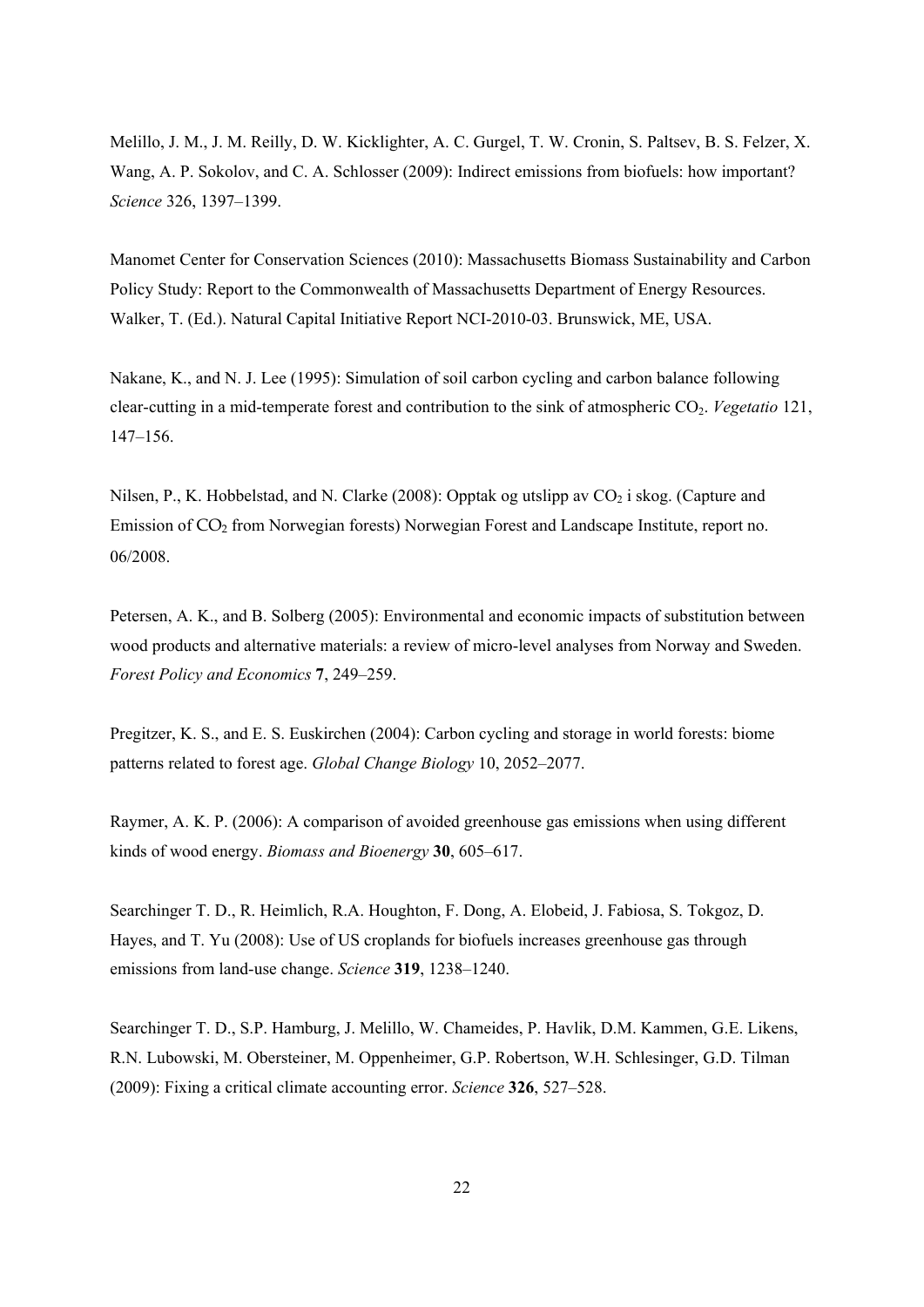Seely, B., C. Welham, and H. Kimmins (2002): Carbon sequestration in a boreal forest ecosystem: results from the ecosystem simulation model, FORECAST. *Forest Ecology and Management* 169, 123–135.

Sjølie, H. K., E. Trømborg, B. Solberg, and T. F. Bolkesjø (2010): Effects and costs of policies to increase bioenergy use and reduce GHG emissions from heating in Norway, *Forest Policy and Economics* 12, 57–66.

Sjølie, H. K., and B. Solberg (2009): Greenhouse Gas Implications by Production of Wood Pellets at the BioWood Norway plant at Averøy, Norway. Report drawn up for BioWood Norway. Department of Ecology and Natural Resource Management, Norwegian University of Life Sciences.

Wise, M., K. Calvin, A. Thomson, L. Clarke, B. Bond-Lamberty, R. Sands, S. J. Smith, A. Janetos, and J. Edmonds (2009): Implications of limiting  $CO<sub>2</sub>$  concentrations for land use and energy. Science 324, 1183–1186.

Zhang, Y., J. McKechnie, D. Cormier, R. Lyng, W. Mabee, A. Ogino, and H. I. MacLean (2010): Life cycle emissions and cost of producing electricity from coal, natural gas, and wood pellets in Ontario, Canada. *Environmental Science & Technology* **44**, 538–544.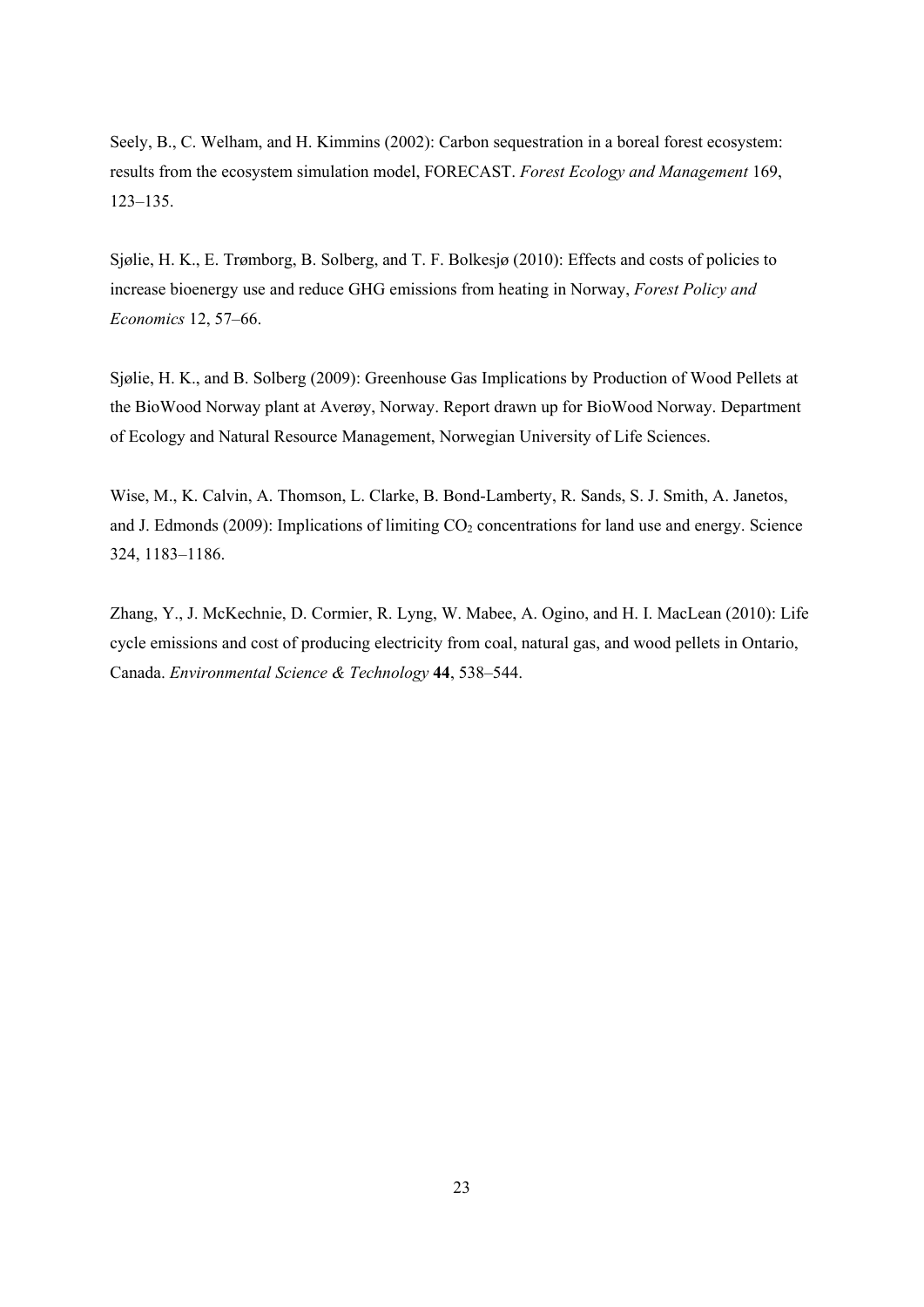## **Appendix A**

### **A1. Single-harvest analyses vs. multiple-harvest analyses**

As mentioned in section 3, the Manomet report (2010) presented an interesting analysis of a singleharvest event and its payback time. In this first section of the appendix, we demonstrate that the payback time determined from such a single-harvest analysis is approximately half the payback time determined from analysis of a series of subsequent harvest events.

The starting point for this paper is a comparison of two main scenarios, one with a low harvest level  $(10 \text{ Mm}^3/\text{year})$  and one with a high harvest level  $(13 \text{ Mm}^3/\text{year})$ . In both scenarios, the harvest is constant over the entire considered time frame (2010–2300).

Figure 8 shows the development of the carbon debt from the permanently increased harvest, both in the case of second-generation liquid biofuels and in the case of pellets/coal. The upper gray curve in Figure A1 reproduces the development of the carbon debt in the latter case. We note that the carbon debt is repaid in 2160; that is, after 150 years.

However, the red curve in Figure A1 shows the development of the carbon debt of a corresponding single-harvest taking place in 2010–2014 with an annual harvest of  $3 \text{ Mm}^3$  over this five-year period. From 2015 onward, it is assumed that the annual harvest is 10 Mm<sup>3</sup>. In other words, the red curve in Figure A1 shows the carbon debt of a single harvest of 15  $\text{Mm}^3$  taking place in the period 2010–2014. This gives a very different result, with the carbon debt of this single-harvest event being fully repaid in 2090; that is, after only 80 years.

Hence, the carbon debt of a single-harvest event is repaid significantly sooner than the carbon debt of the permanently increased harvest level.

How can this result be explained? Consider the blue curve in Figure A1. This curve represents the carbon debt of the single event of harvesting 15 Mm<sup>3</sup> in the period 2015–2019. Both before 2015 and after 2019, the annual harvest is  $10 \text{ Mm}^3$ /year. The carbon debt of this harvest is repaid after 80 years; that is, in 2095. Correspondingly, the pink curve in Figure A1 represents the carbon debt of a single harvest of 15  $\text{Mm}^3$  in the period 2020–2024. The carbon debt of this harvest is fully repaid in 2100. All black curves in the same manner represent the carbon debt of corresponding subsequent singleharvest events.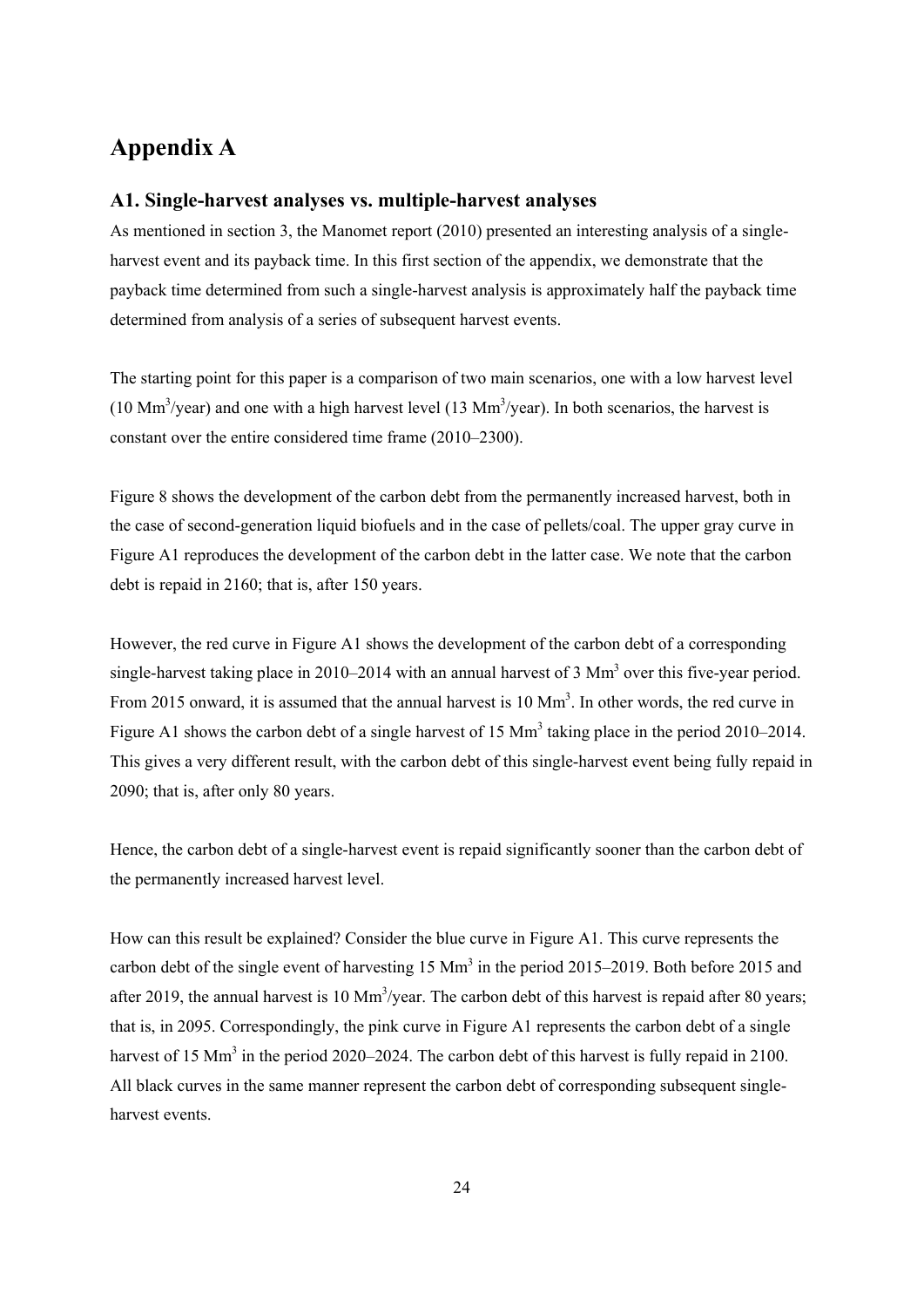**Figure A1. Development of the total carbon debt from increased harvest (gray curve) and the carbon debt generated by subsequent identical single-harvest events. The green curve represents the sum of the carbon debt of all the single-harvest events** 

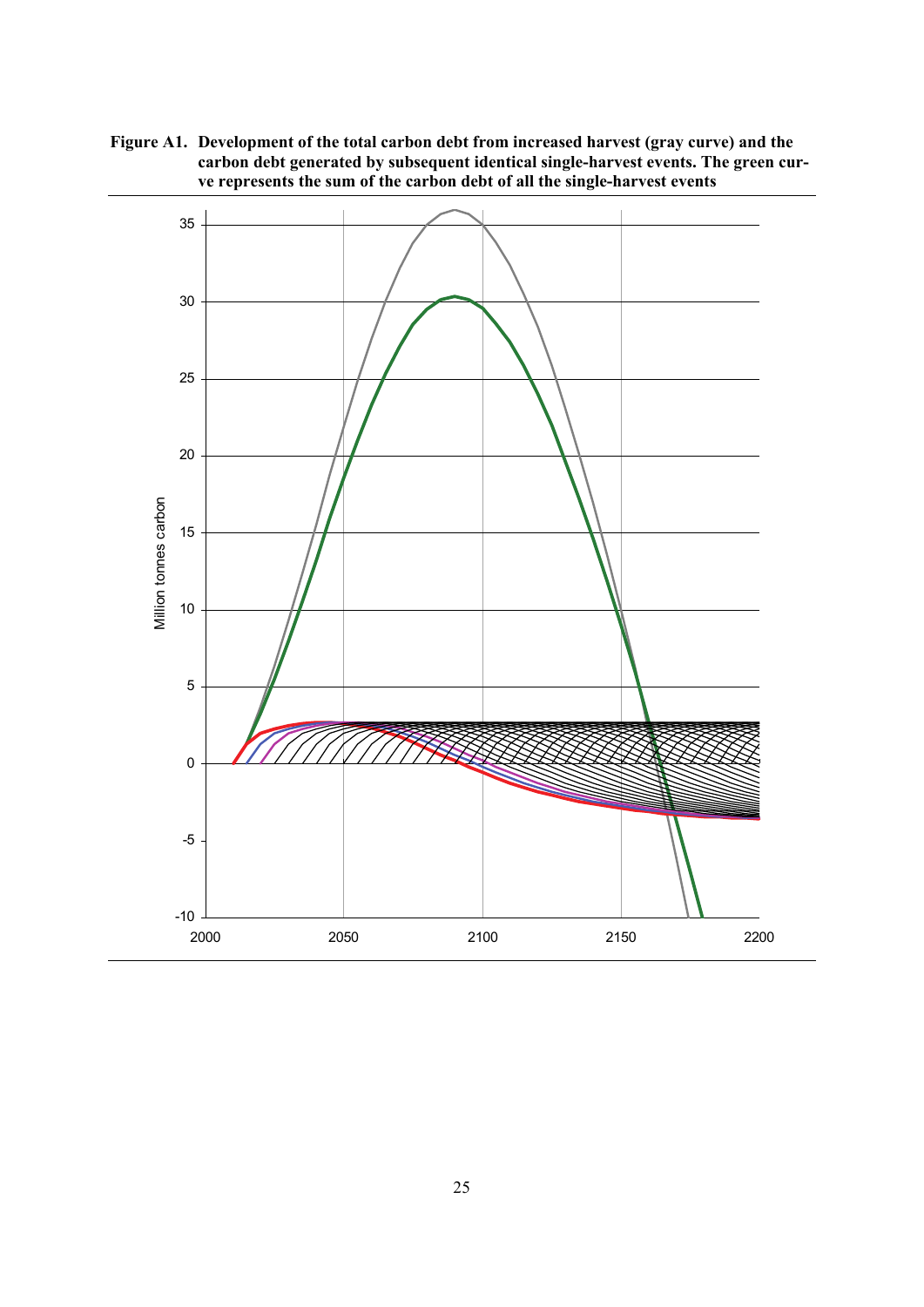However, we want to know at what point in time we should expect that the *permanently* increased harvest level will start to provide climate benefits; that is, when the carbon debt is repaid for such a long-term harvest strategy. We then have to add up (vertically) the carbon debt generated by all singleharvest events. The aggregate carbon debt is represented by the green curve in Figure A1, indicating a payback time of 150 years instead of 80 years.<sup>6</sup>

This difference underlines that single-harvest analysis does not provide complete answers if we want to analyze the consequences of increased harvest levels for the foreseeable future.

### **A2. Extending the area harvested**

1

Sections 4 and 5 considered a case where the large-harvest scenario did not imply an extension of the area harvested. Instead, increased harvest was achieved through lowering the length of the rotation cycles.

This section of the appendix, on the other hand, considers two scenarios where increased harvest does not mean any change in the rotation period for the area already harvested. Instead, a large-harvest scenario means an extension of the area that is harvested.

In the small-harvest scenario, the harvest is  $10 \text{ Mm}^3$ , as in the case considered in sections 4 and 5. However, only 45.5 percent or  $34,000 \text{ km}^2$  of the forest is harvested. In the small-harvest scenario, there is no harvest outside this area.

To increase the harvest from 10 to 13  $\text{Mm}^3$ , an additional area of 7000  $\text{km}^2$  is harvested. Hence, this section analyzes this limited area only, as the harvest in the rest of the forest is identical in the scenarios considered here.

The considered area has an age distribution at the outset as described in Figure 4.

 $6$  The green curve differs from the gray curve owing to a simplification made here. The red curve represents a real model simulation of a single-harvest event taking place in 2010–2014. The other single-harvest curves are all identical to the red curve, except for their different starting points. However, a single-harvest event at one point in time affects the dynamics of the forest and thus the standing age of the available parcels for later single-harvest events, and so forth. Therefore, in reality, identical subsequent single-harvest events are an impossibility. Hence, summation based on a set of identical subsequent single-harvest carbon-debt curves will not give the same results as a consistent simulation as was carried out in sections 4 and 5. Therefore, the green and gray curves in Figure A1 differ. Nevertheless, Figure A1 provides insights into why the carbon debt of a single-harvest event differs from the carbon debt of a permanent larger harvest.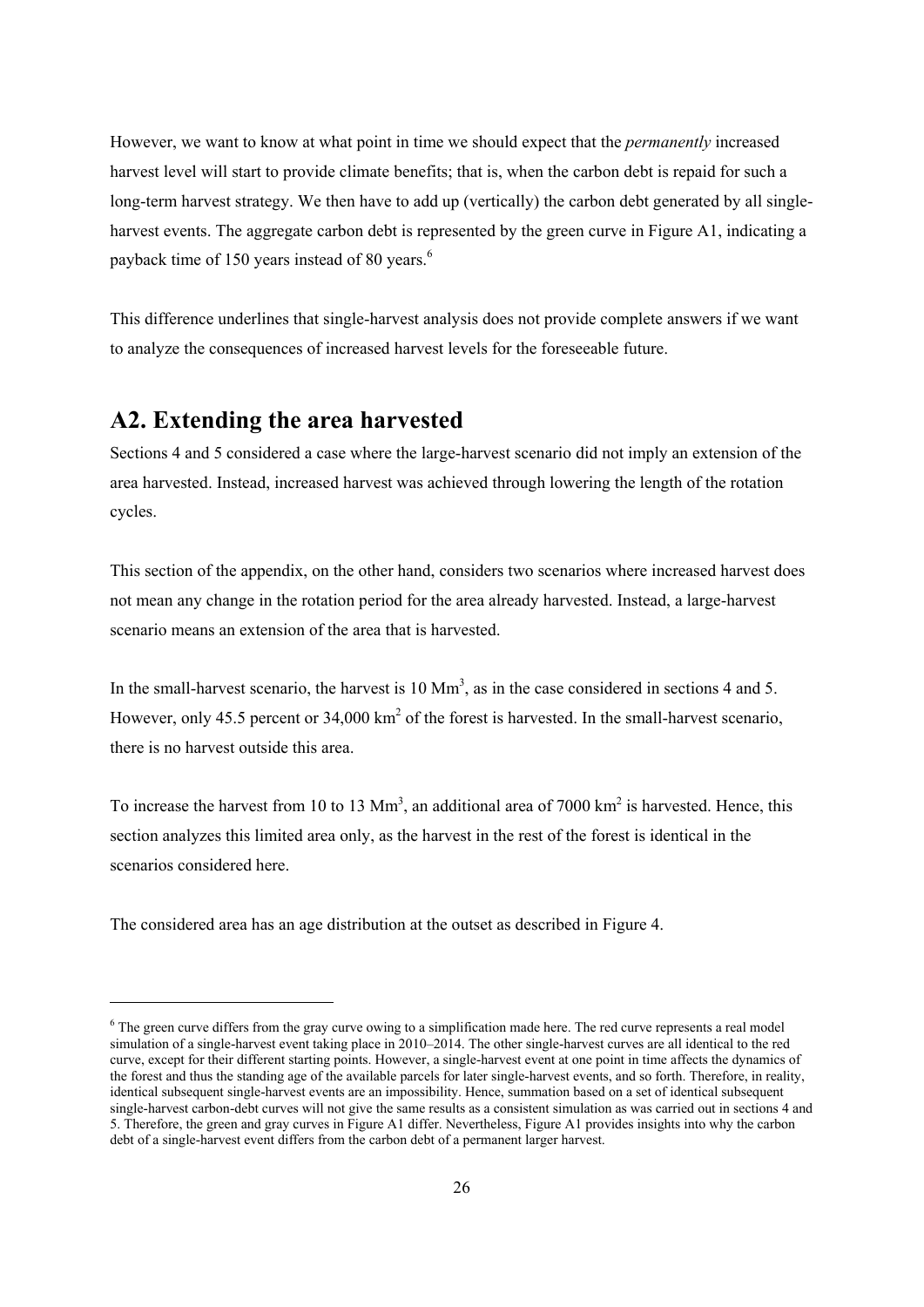In addition to a scenario with *no harvest* in this area, two different harvest scenarios are considered in this section, one *conservative* and one *optimistic*. In both harvest scenarios, the annual harvested volume is  $3 \text{ Mm}^3$ .

The *optimistic* harvest scenario assumes that after clearcutting and replanting, the density of trees on the harvested parcels is 25 percent higher than the previous density of the standard parcels as described in section 2, Figure 1. In other words, in the *optimistic* scenario, the stock of trunks and other living biomass on any parcel that has undergone clearcutting and replanting after 2010 is 25 percent higher than would have been the case if the regeneration of the parcels had followed the path described in Figure 1.

The *optimistic* harvest scenario is motivated by claims that harvest is an opportunity to replace sparse forests with more productive forests.

In the *conservative* harvest scenario, the productivity of the parcels follows the assumptions described in Figure 1, both before and after clearcutting and replanting.

The results of these simulations are described in Figures A2 and A3. In the *no harvest* scenario, the stock of carbon stored in dead and living biomass increases until 2125. However, with no harvest, the parcels successively reach the phase of declining carbon stock; cf. Figure 1. Hence, in the no harvest scenario, the considered area enters a phase of declining carbon stock during the first half of the next century (see the upper curve in Figure A2).

In the *conservative* harvest scenario, the rotation time varies around 90–110 years. Hence, the considered area does not enter a phase of declining carbon stock. Instead, the carbon stock of the considered area stabilizes at 64 MtC (see Figure A2).

In the *optimistic* harvest scenario, the carbon stock increases over the whole simulation period. This is because of the assumption that areas where clearcutting has taken place will experience 25 percent higher productivity than they had in the previous rotation period. Hence, as the parcels in the considered area are successively felled, they enter a phase with more rapid regrowth. In the middle of the 23rd century, the carbon stock becomes higher in the *optimistic* harvest scenario than in the *no harvest* scenario (see Figure A2).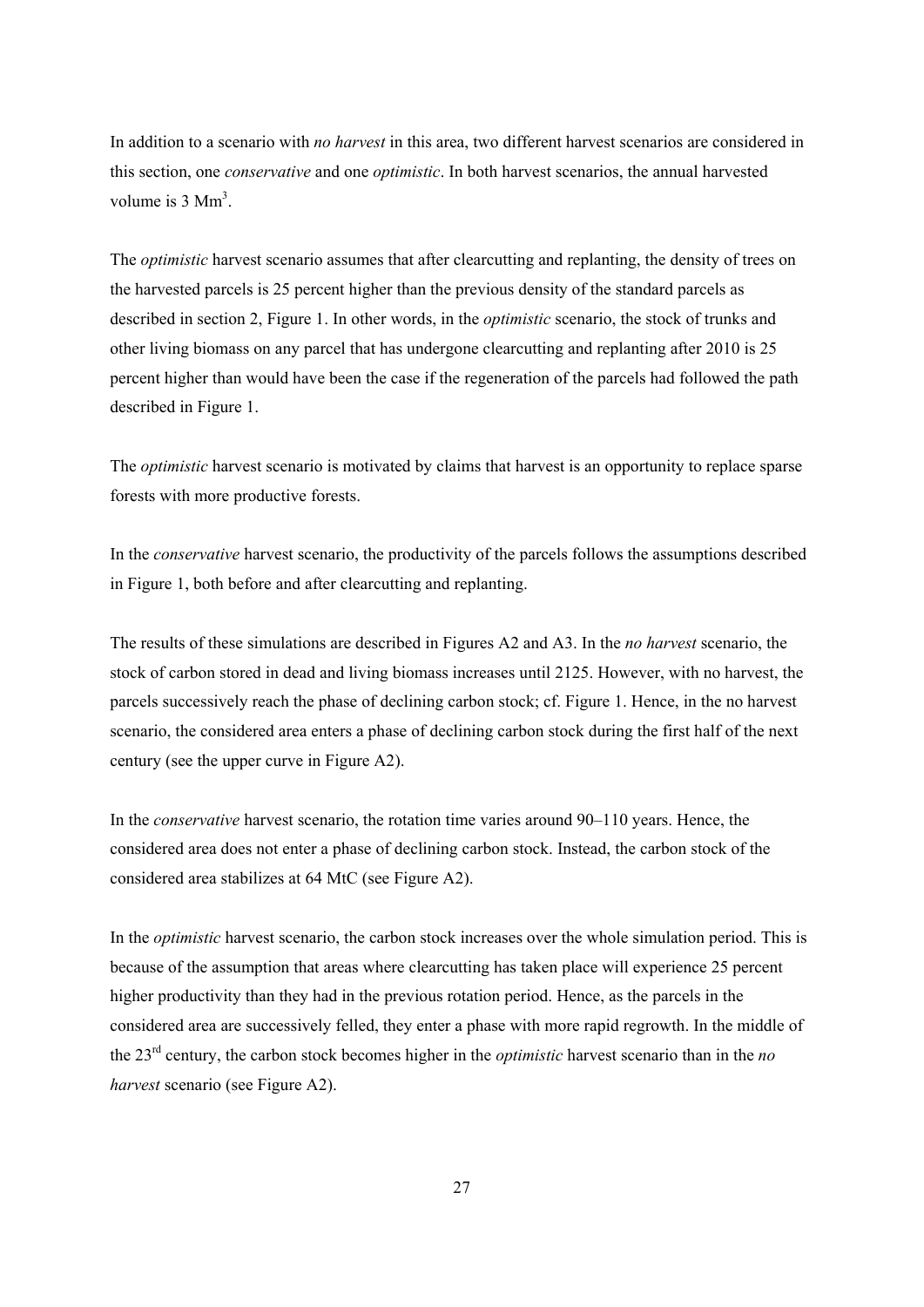



Again the question is how large volumes of  $CO<sub>2</sub>$  emissions from fossil energy can be eliminated by increasing the harvest. This is illustrated in Figure A3. The two straight lines in Figure A3 are identical to the straight lines in Figure 7 because we still consider the substitution effect of 3 Mm<sup>3</sup> wood (or 4.1  $\text{Mm}^3$  including tops and branches). Hence, the blue line in Figure A3 shows the reduced emissions from coal burning when pellets replace coal in power plants. Correspondingly, the red line in Figure A3 shows the reduced  $CO<sub>2</sub>$  emissions from combustion of fossil fuels due to increased supply of biofuels from wood.

A comparison of Figures A3 and 7 shows that the net effect of increased harvest does not change substantially when increased harvest is achieved through expanding the harvested area instead of reducing the average length of the rotation period. Expansion of the harvested area implies that the carbon debt is repaid somewhat later than was the case with reducing the length of the rotation period. In the *optimistic* scenario, as expected, the carbon debt is repaid sooner than in the conservative scenario. However, the carbon debt is still not repaid until some decades into the next century.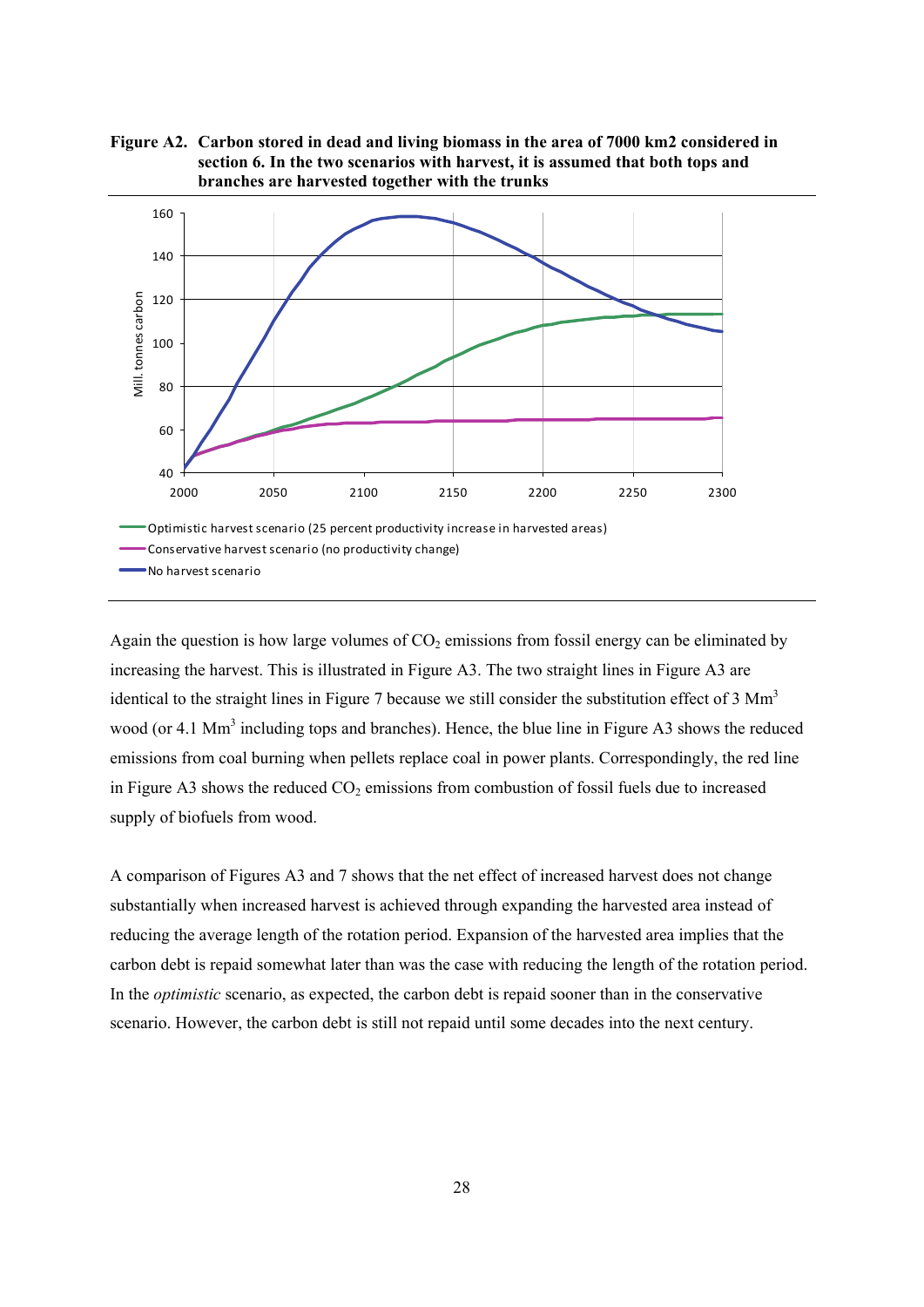Figure A3. The two straight lines show the achieved accumulated reductions in CO<sub>2</sub> emissions **from the combustion of fossil fuels due to the increased supply of bioenergy. The curves show to what extent the forest's carbon stock is reduced as the harvest is increased, compared with the no harvest scenario. The extra timber harvested is used as energy and replaces fossil energy. It is assumed that both tops and branches are harvested together with the trunks** 



Accumulated reduction in carbon emissions from coal combustion

### **Table A1. Time to repay the biofuel carbon debt from increased harvest in a boreal forest (years)**

|                                                           | Increased       | Increased harvest    | Increased harvest   |
|-----------------------------------------------------------|-----------------|----------------------|---------------------|
|                                                           | harvest through | through extension of | through extension   |
|                                                           | reduced length  | the harvested area - | of the harvested    |
|                                                           | of the rotation | conservative         | $area - optimistic$ |
|                                                           | cycles          | scenario*            | scenario            |
| Wood fuels replace pellets in coal-<br>fired power plants | 150             | 150                  | 125                 |
| Second generation wood fuels<br>replace fossil diesel     | 230             | 235                  | 175                 |

\* The *optimistic* harvest scenario assumes that after clearcutting and replanting, the density of trees in the harvested parcels is 25 percent higher than the previous density of the standard parcels, as described in section 2, Figure 1.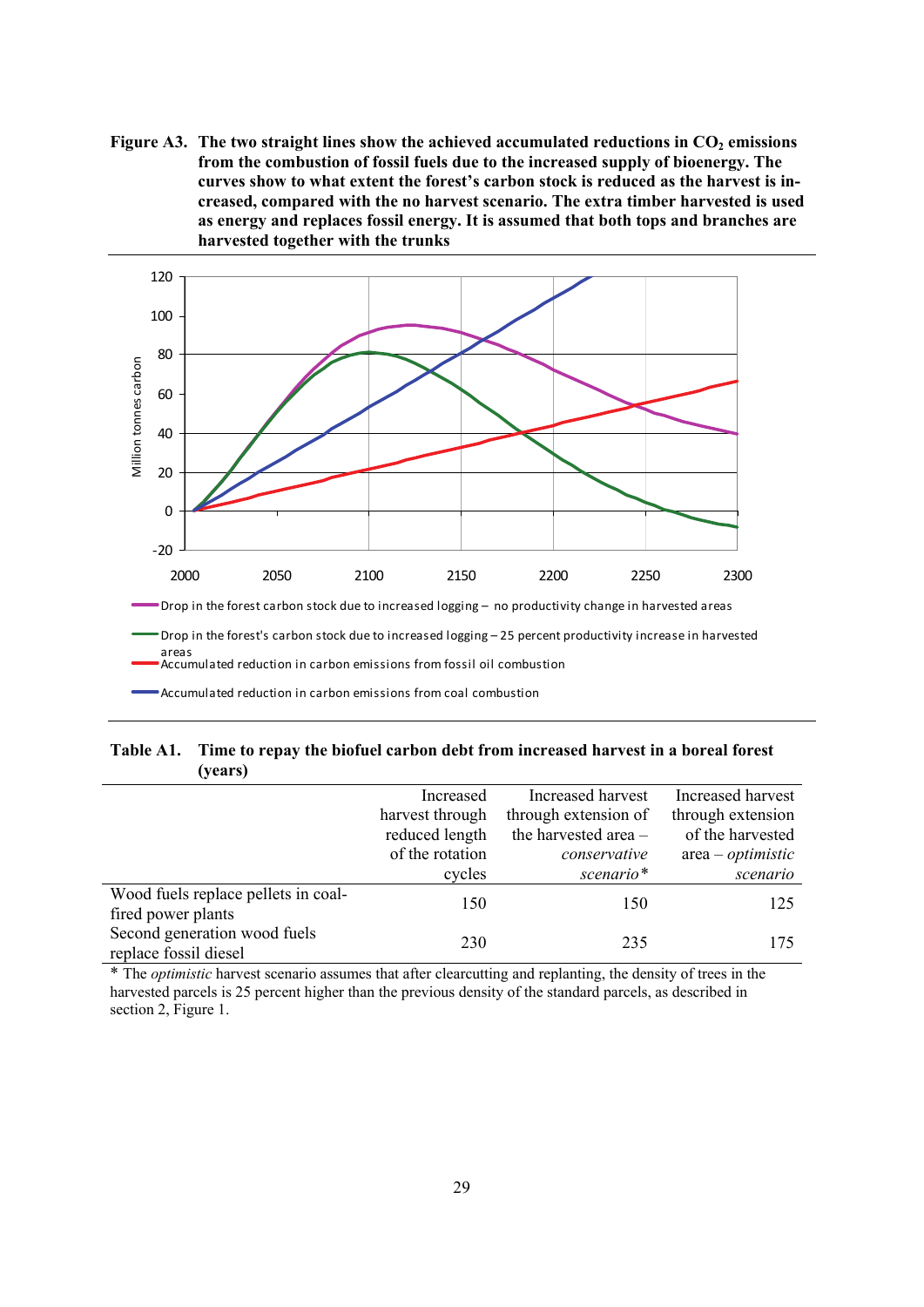### **A3. Expressions and parameter values used**

In this section of the appendix, all expressions and parameter values are presented. This should enable the reader to reproduce all the results presented in the paper.

The forest contains P identical parcels, each covering an area of 1 km<sup>2</sup>. Let  $S_t$  and  $S_{pt}$  be the volume of living trunks in the entire forest and in parcel number *p,* respectively. Hence, we have

$$
(1) \tS_t = \sum_{p=1}^r S_{pt}.
$$

*P*

The volume of standing trunks in a single standard parcel  $(S_n)$  develops according to

(2) 
$$
S_{pt} = \sum_{\tau=t_{pt}}^{t} \left( \sum_{i=1}^{3} g_i e^{x_{ip}(\tau)} \right) m^3, p = 1, ..., P,
$$

where  $t_{pt}$  is the year of the last clearcutting and replanting of parcel *p* at time *t*, while  $g_i$  ( $i = 1, 2, 3$ ) are parameters (see Table A2), and  $x_{ip}(\tau)$  is defined as

(3) 
$$
x_{ip}(\tau) := -\frac{\left(0.2(\tau - t_{pt}) - m_{i}\right)^{2}}{k_{i}}, i = 1, 2, 3, p = 1, ..., P,
$$

where  $m_i$  and  $k_i$  are parameters (see Table A2). The trunks constitute a share  $s = 48$  percent of the total living biomass at any point in time. Hence, the volume of other living biomass in a single parcel (*Upt*) is

(4) 
$$
U_{pt} = \frac{1-s}{s} S_{pt}, p = 1, ..., P.
$$

The share of living trees  $d_{pt}$  in a single parcel with stand age  $t_{pt}$  that do not survive period  $t_{pt}$  is

$$
(5) d_{pt} = \sigma \frac{Ke^{rt_{pt}}}{K-1+e^{rt_{pt}}}, p = 1,..., P,
$$

where  $K$ ,  $r$  and  $\sigma$  are parameters (see Table A2).

This means that a parcel *p* generates the following amount of natural deadwood in period *t*: (6)  $\Delta_{pt} = d_{pt} (S_{pt} + U_{pt}), p = 1, ..., P.$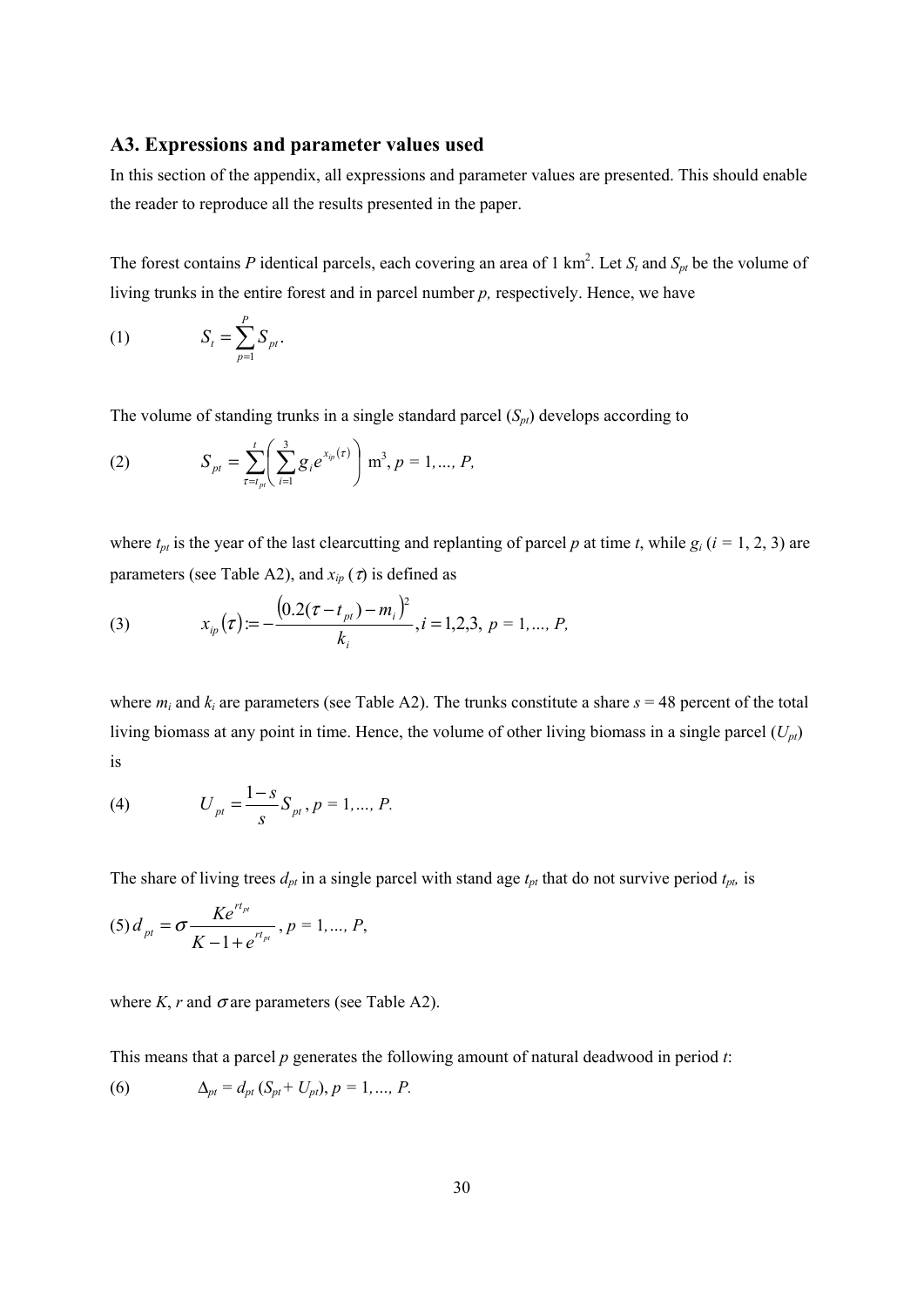It follows that the total amount of natural deadwood generated in period *t* is

(7) 
$$
\Delta_t = \sum_{p=1}^P \Delta_{pt} .
$$

The following expressions are applied to the rate of decomposition of deadwood:

(8) 
$$
\alpha_{j\tau} = \begin{cases} 1 - \left(\frac{\tau}{100}\right)^{\delta_j} & \text{if } \tau < 100, j = N, F, \\ 0, & \text{if } \tau \ge 100, \end{cases}
$$

where  $\alpha_{N_{\tau}}$  and  $\alpha_{F_{\tau}}$  are the shares of deadwood and harvest residues, respectively, that have not decomposed after  $\tau$  years. Hence, the total volume of natural deadwood in period *t* is

(9) 
$$
D_t = \sum_{\tau=0}^{100} \alpha_{N\tau} \Delta_{\rho\tau}.
$$

The values of all parameters are given in Table A2.

| Parameter      | Value   | Parameter      | Value               | Parameter                            | Value   |
|----------------|---------|----------------|---------------------|--------------------------------------|---------|
| $g_1$          | 2550    | $k_1$          | 70                  | S                                    | 0.48    |
| $g_2$          | $-550$  | k <sub>2</sub> | 500                 | $\delta_{\!\scriptscriptstyle Nt}$   | 0.57571 |
| $g_3$          | $-1442$ | $k_3$          | 20                  | $\delta_{{\!\scriptscriptstyle F}t}$ | 0.43068 |
| m <sub>1</sub> | 14      | K              | 800                 | $\boldsymbol{P}$                     | 75000   |
| m <sub>2</sub> | 38      | r              | 0.053               |                                      |         |
| m <sub>3</sub> | $-7$    | $\sigma$       | $6.5 \cdot 10^{-5}$ |                                      |         |

**Table A2 Parameter values** 

The age structure of the wood in the starting year (2010; before felling) is given in Table A3.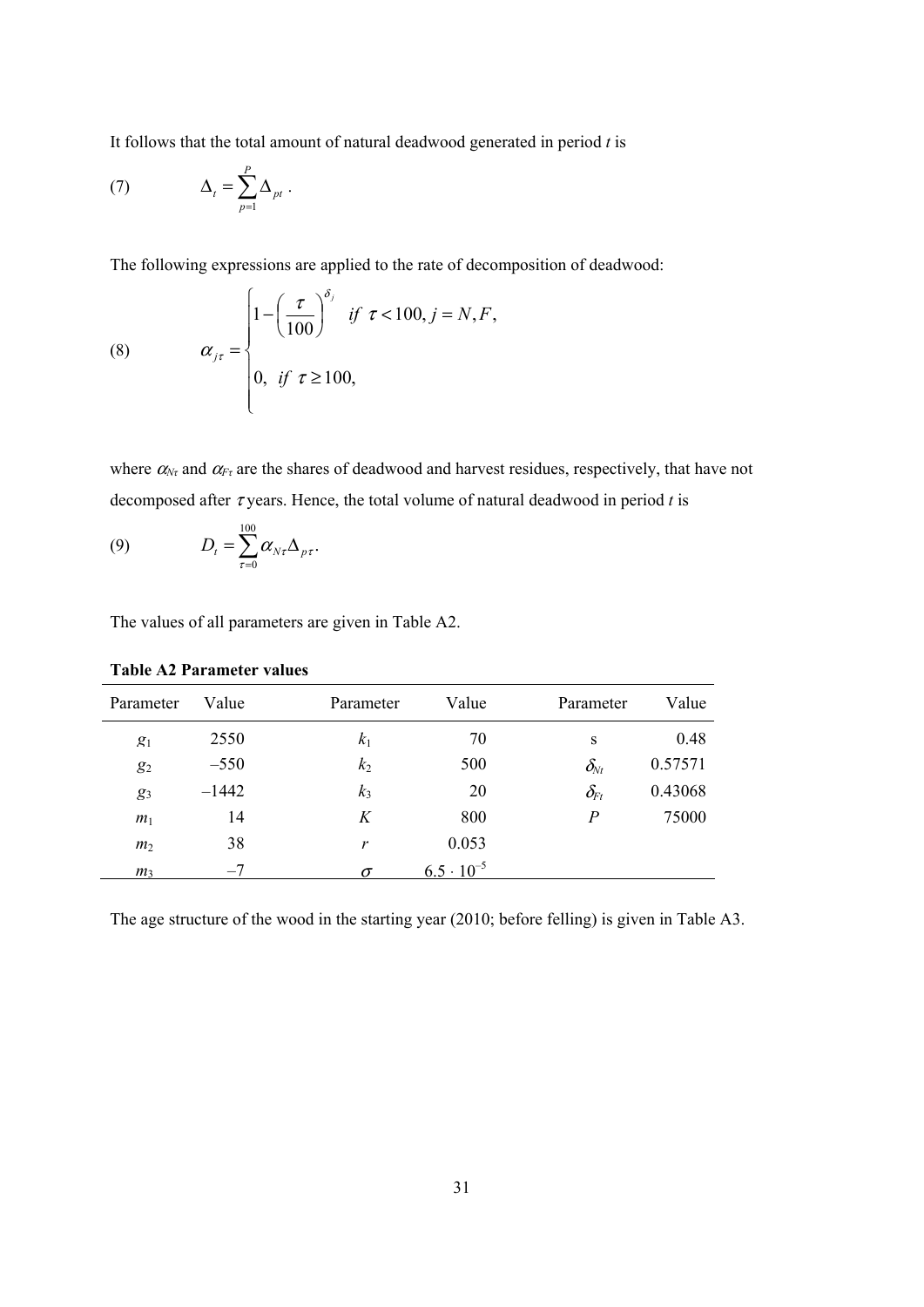|           |           |             | ---- , ,  |           |           |
|-----------|-----------|-------------|-----------|-----------|-----------|
|           | Share of  |             | Share of  |           | Share of  |
| Stand age | area      | Stand age ( | area      | Stand age | area      |
| (years)   | (percent) | vears)      | (percent) | (years)   | (percent) |
| $0 - 5$   | 1.3       | 50          | 3.5       | 95        | 5.7       |
| 10        | 1.5       | 55          | 3.8       | 100       | 5.7       |
| 15        | 1.7       | 60          | 4.1       | 105       | 5.8       |
| 20        | 1.9       | 65          | 4.4       | 110       | 5.7       |
| 25        | 2.1       | 70          | 4.6       | 115       | 5.6       |
| 30        | 2.3       | 75          | 4.9       | 120       | 5.5       |
| 35        | 2.6       | 80          | 5.2       | >125      | 5.3       |
| 40        | 2.9       | 85          | 5.4       |           |           |
| 45        | 3.2       | 90          | 5.5       |           |           |

**Table A3. Age structure of the forest in the starting year** 

### **A4. Carbon and energy content of wood and substitution effects**

The theoretical energy output of wood depends on both density and moisture content. Hohle (2001) recommends using the simple approximation

 $H = (5.32 - 6.02 \cdot x)$  kWh/kg,

where  $H$  is theoretical energy output and  $x$  is the moisture of the wood (percent). It is throughout assumed that  $1 \text{ m}^3$  of dry wood has a mass of 423 kg, and that half of the mass is carbon. This gives 0.211 tonnes of carbon per m<sup>3</sup>, or 0.774 tonnes of  $CO_2$  per m<sup>3</sup> of wood used as fuel.

Sjølie and Solberg (2009) reported that pellets are 8 percent moisture and 92 percent dry wood.

With the assumed moisture content and density, 1 kg of wood represents  $2.175 \cdot 10^{-3}$  m<sup>3</sup> of raw material. Hence, the energy output per cubic meter is

 $H = ((5.32 - 6.02 \cdot 0.08) / (2.175 \cdot 10^{-3}))$  kWh/m<sup>3</sup>.

However, Sjølie and Solberg (2009) also reported that the energy from 10 percent of the pellets produced has to be used to reduce the moisture content to 8 percent. In other words,  $1.11 \text{ m}^3$  of wood is required to produce pellets with the same theoretical energy content as  $1 \text{ m}^3$  of wood with a moisture content of 8 percent. Hence, the theoretical energy output from  $1 \text{ m}^3$  of wood is

 $H = ((5.32 - 6.02 \cdot 0.08) / (2.175 \cdot 10^{-3})) \cdot (1/1.11)$  kWh/m3.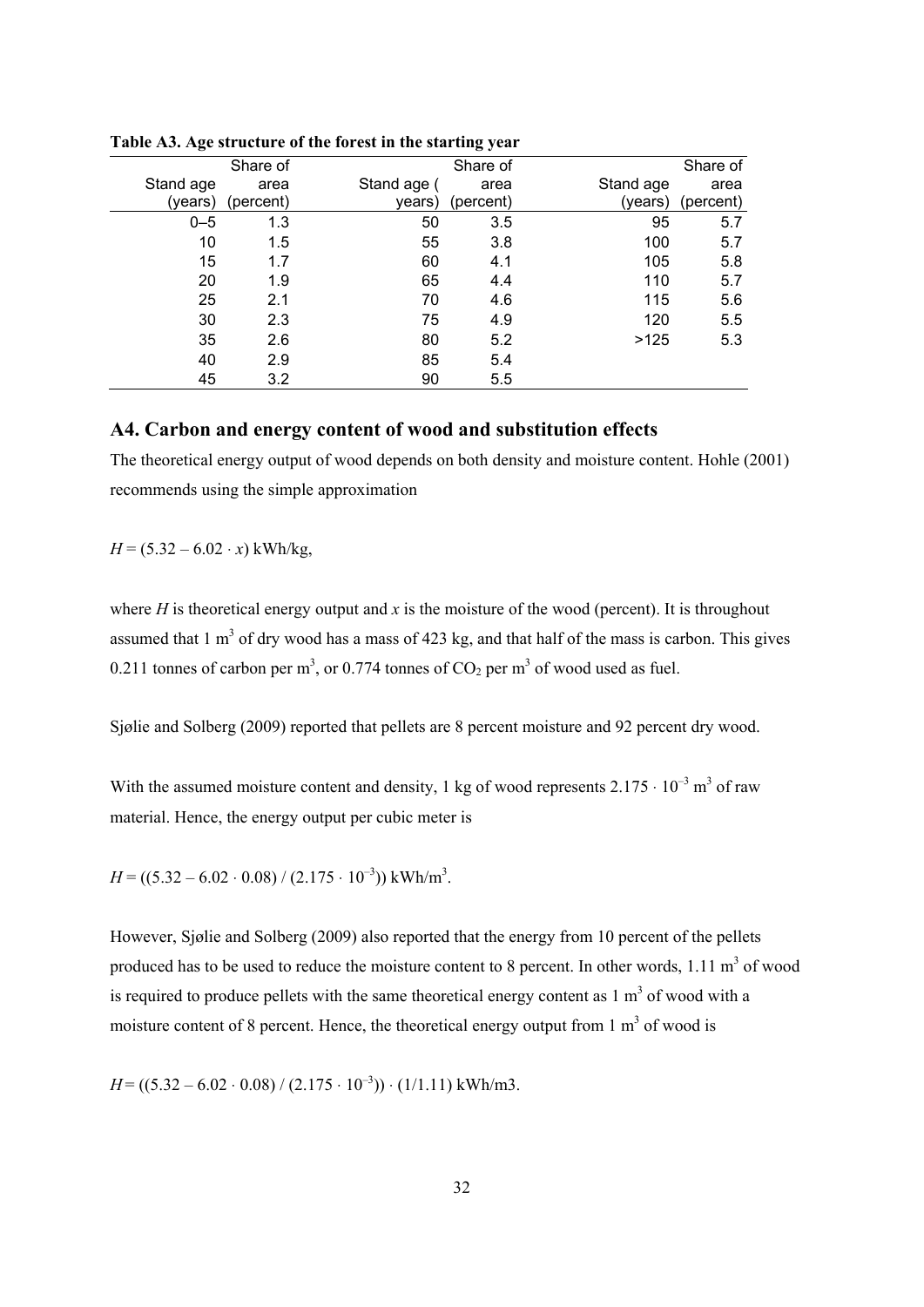With an assumed efficiency ratio of 35 percent, the final energy output per cubic meter of wood will be

 $H_e = 0.35 \cdot ((5.32 - 6.02 \cdot 0.08) / (2.175 \cdot 10^{-3})) \cdot (1/1.11) \text{ kWh/m}^3 = 700.8 \text{ kWh/m}^3$ .

In other words, 1  $m<sup>3</sup>$  of wood processed to pellets provides 700.8 kWh of energy when used for electricity production in a coal-fired power plant with 35 percent energy efficiency.

As regards fossil  $CO<sub>2</sub>$  emissions during processing, Sjølie and Solberg (2009) looked at two cases: one where they assumed that BioWood uses Norwegian hydropower, which does not generate  $CO<sub>2</sub>$ emissions, and one where they assumed that marginal power is imported and therefore mainly coal based. In practice, the truth probably lies somewhere between these two cases. I have therefore used the average of the two figures, which means that the emissions related to pellets processing are 224  $tCO<sub>2</sub>/GWh.$ 

Based on the work of Weisser (2007), I have assumed that life-cycle  $CO<sub>2</sub>$  emissions from a coal-fired power plant with 35 percent efficiency total 931 tCO<sub>2</sub>/GWh.<sup>7</sup> Subtracting fossil CO<sub>2</sub> emissions of 224  $tCO<sub>2</sub>/GWh$  from pellet production, we find that the net reduction in fossil  $CO<sub>2</sub>$  emissions is 707  $tCO<sub>2</sub>/GWh.$ 

Taking into account that the energy output is 700.8 kWh/m<sup>3</sup>, we find that using 1 m<sup>3</sup> of pellets instead of coal in a power plant can eliminate  $0.496$  tonnes of fossil  $CO<sub>2</sub>$  emissions.

### **A5. Sensitivity analysis**

1

The determination of the speed of decomposition of deadwood is based on the work of Liski et al. (2005), and is a source of uncertainty in the calculations. I have therefore run a number of sensitivity simulations, which are presented below.

The share of natural deadwood that has decomposed after *t* years is given by expressions (5) and (6) above. To test the sensitivity of these assumptions, both higher and lower decomposition rates are

<sup>&</sup>lt;sup>7</sup> Based on the work of Hartmann and Kaltschmitt (1999), Sjølie and Solberg (2009) assumed that life-cycle emissions from a coal-fired power plant are 1167 tonnes CO<sub>2</sub>/GWh. However, Hartmann and Kaltschmitt (1999) suggested this figure based on the assumption that the power plant's efficiency was 43.2 percent, while Sjølie and Solberg (2009) used the same figure when the power plant's efficiency is 35 percent. Because of this inconsistency, I have based my assumptions on the work of Weisser (2007).